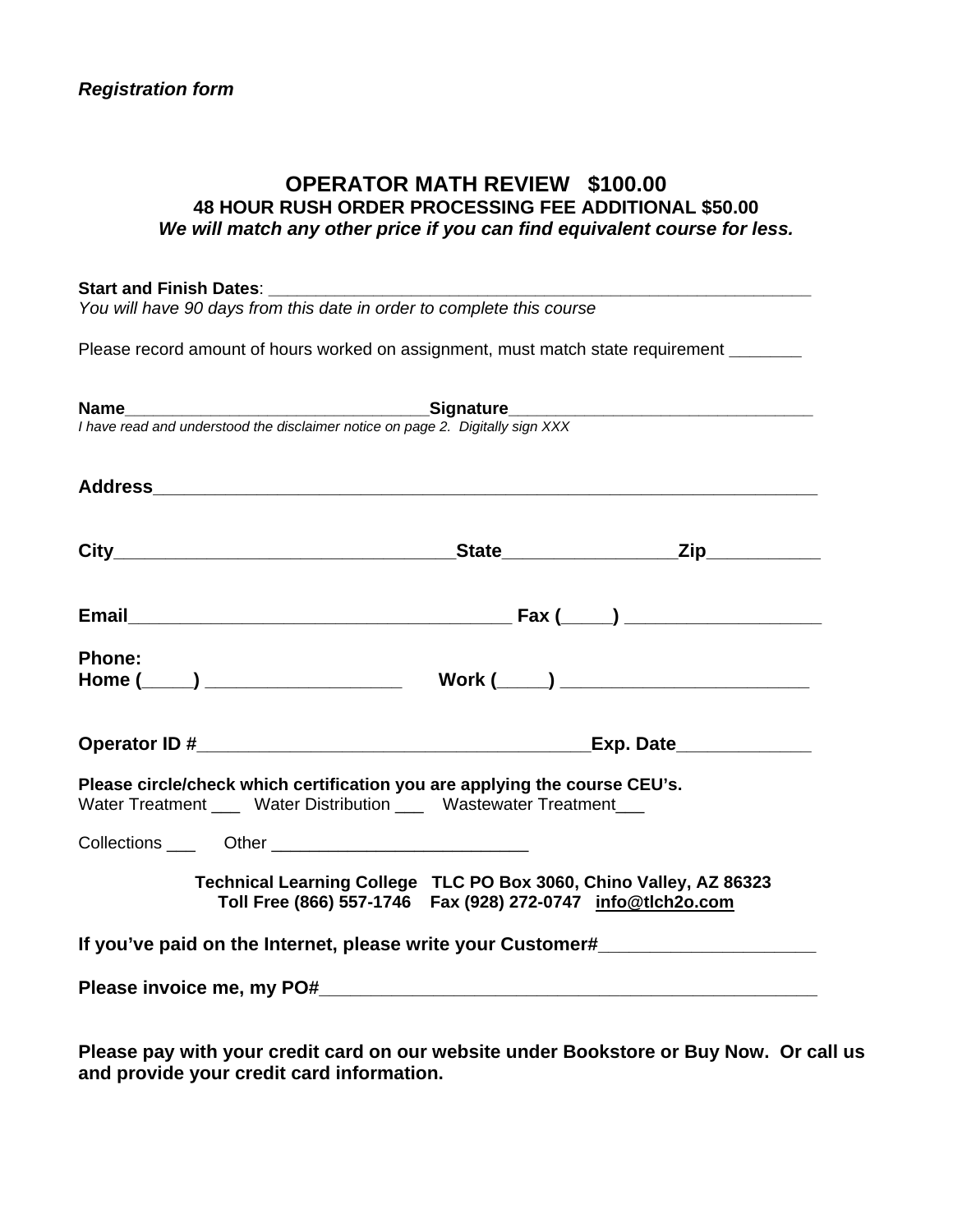### **DISCLAIMER NOTICE**

I understand that it is my responsibility to ensure that this CEU course is either approved or accepted in my State for CEU credit. I understand State laws and rules change on a frequent basis and I believe this course is currently accepted in my State for CEU or contact hour credit, if it is not, I will not hold Technical Learning College responsible. I also understand that this type of study program deals with dangerous conditions and that I will not hold Technical Learning College, Technical Learning Consultants, Inc. (TLC) liable for any errors or omissions or advice contained in this CEU education training course or for any violation or injury caused by this CEU education training course material. I will call or contact TLC if I need help or assistance and double-check to ensure my registration page and assignment has been received and graded.

**State Approval Listing Link**, check to see if your State accepts or has pre-approved this course. Not all States are listed. Not all courses are listed.

**Professional Engineers;** Most states will accept our courses for credit but we do not officially list the States or Agencies. Please check your State for approval.

*You can obtain a printed version of the course manual from TLC for an additional \$129.95 plus shipping charges.* 

### **AFFIDAVIT OF EXAM COMPLETION**

I affirm that I personally completed the entire text of the course. I also affirm that I completed the exam without assistance from any outside source. I understand that it is my responsibility to file or maintain my certificate of completion as required by the state or by the designation organization.

#### **Grading Information**

In order to maintain the integrity of our courses we do not distribute test scores, percentages or questions missed. Our exams are based upon pass/fail criteria with the benchmark for successful completion set at 70%. Once you pass the exam, your record will reflect a successful completion and a certificate will be issued to you.

#### **Rush Grading Service**

If you need this assignment graded and the results mailed to you within a 48-hour period, prepare to pay an additional rush service handling fee of \$50.00. This fee may not cover postage costs. If you need this service, simply write RUSH on the top of your Registration Form. We will place you in the front of the grading and processing line.

#### **Some States and many employers require the final exam to be proctored.**

**All downloads are electronically tracked and monitored for security purposes.** 

*We will stop mailing the certificate of completion so we need either your fax number or e-mail address. We will e-mail the certificate to you, if no e-mail address; we will fax it to you.*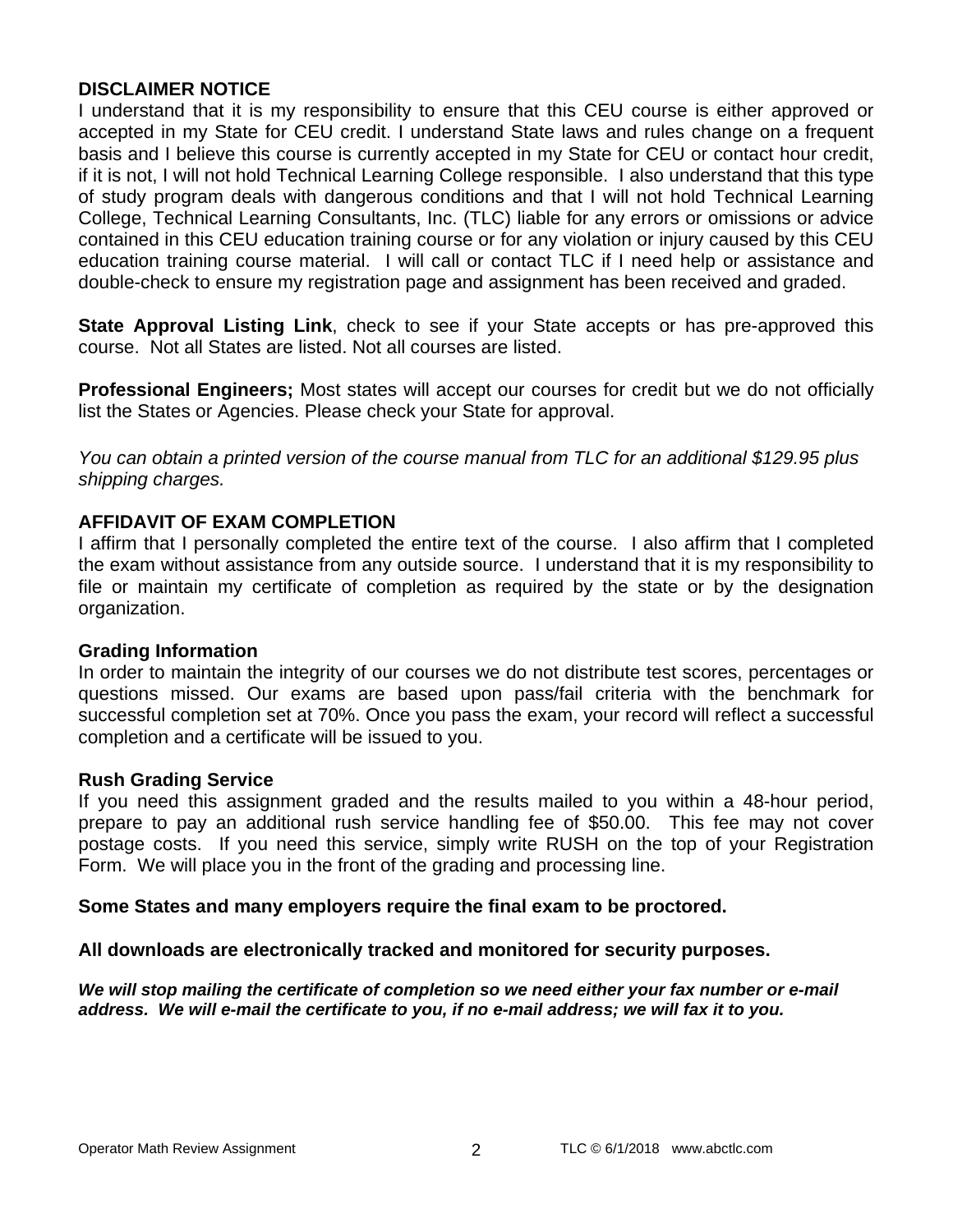**Operator Math Review Answer Key Name\_\_\_\_\_\_\_\_\_\_\_\_\_\_\_\_\_\_\_\_\_\_\_\_**

| Phone |
|-------|
|-------|

**You are solely responsible to ensure that this course is accepted for credit by your State. Did you check with your State agency to ensure this course is accepted for credit?** 

| Method of Course acceptance confirmation. Please fill this section |  |  |  |  |
|--------------------------------------------------------------------|--|--|--|--|
| No refunds                                                         |  |  |  |  |
| Website __ Telephone Call __ Email<br><b>Spoke to</b>              |  |  |  |  |
| Did you receive the approval number, if applicable?                |  |  |  |  |

What is the course approval number, if applicable? \_\_\_\_\_\_\_\_\_\_\_\_\_\_\_\_\_\_\_\_\_\_\_\_\_\_\_\_\_

*You are responsible to ensure that TLC receives the Assignment and Registration Key. Please call us to ensure that we received it. No refunds.* 

Please Circle, Bold, Underline or X, one answer per question.

| 1. ABCDE      | 22. A B C D E | 43. A B C D E | 64. A B C D E |
|---------------|---------------|---------------|---------------|
| 2. ABCDE      | 23. A B C D E | 44. A B C D E | 65. A B C D E |
| 3. ABCDE      | 24. A B C D E | 45. A B C D E | 66. A B C D E |
| 4. ABCDE      | 25. A B C D E | 46. A B C D E | 67. A B C D E |
| 5. ABCDE      | 26. A B C D E | 47. A B C D E | 68. A B C D E |
| 6. ABCDE      | 27. A B C D E | 48. A B C D E | 69. A B C D E |
| 7. ABCDE      | 28. A B C D E | 49. A B C D E | 70. A B C D E |
| 8. ABCDE      | 29. A B C D E | 50. A B C D E | 71. A B C D E |
| 9. ABCDE      | 30. A B C D E | 51. A B C D E | 72. A B C D E |
| 10. A B C D E | 31. A B C D E | 52. A B C D E | 73. A B C D E |
| 11. A B C D E | 32. A B C D E | 53. A B C D E | 74. A B C D E |
| 12. A B C D E | 33. A B C D E | 54. A B C D E | 75. A B C D E |
| 13. A B C D E | 34. A B C D E | 55. A B C D E | 76. A B C D E |
| 14. A B C D E | 35. A B C D E | 56. A B C D E | 77. A B C D E |
| 15. A B C D E | 36. A B C D E | 57. A B C D E | 78. A B C D E |
| 16. A B C D E | 37. A B C D E | 58. A B C D E | 79. A B C D E |
| 17. A B C D E | 38. A B C D E | 59. A B C D E | 80. A B C D E |
| 18. A B C D E | 39. A B C D E | 60. A B C D E | 81. A B C D E |
| 19. A B C D E | 40. A B C D E | 61. A B C D E | 82. A B C D E |
| 20. A B C D E | 41. A B C D E | 62. A B C D E | 83. A B C D E |
| 21. A B C D E | 42. A B C D E | 63. A B C D E | 84. A B C D E |
|               |               |               |               |

Operator Math Review Assignment 1992 12:000 13 TLC © 6/1/2018 www.abctlc.com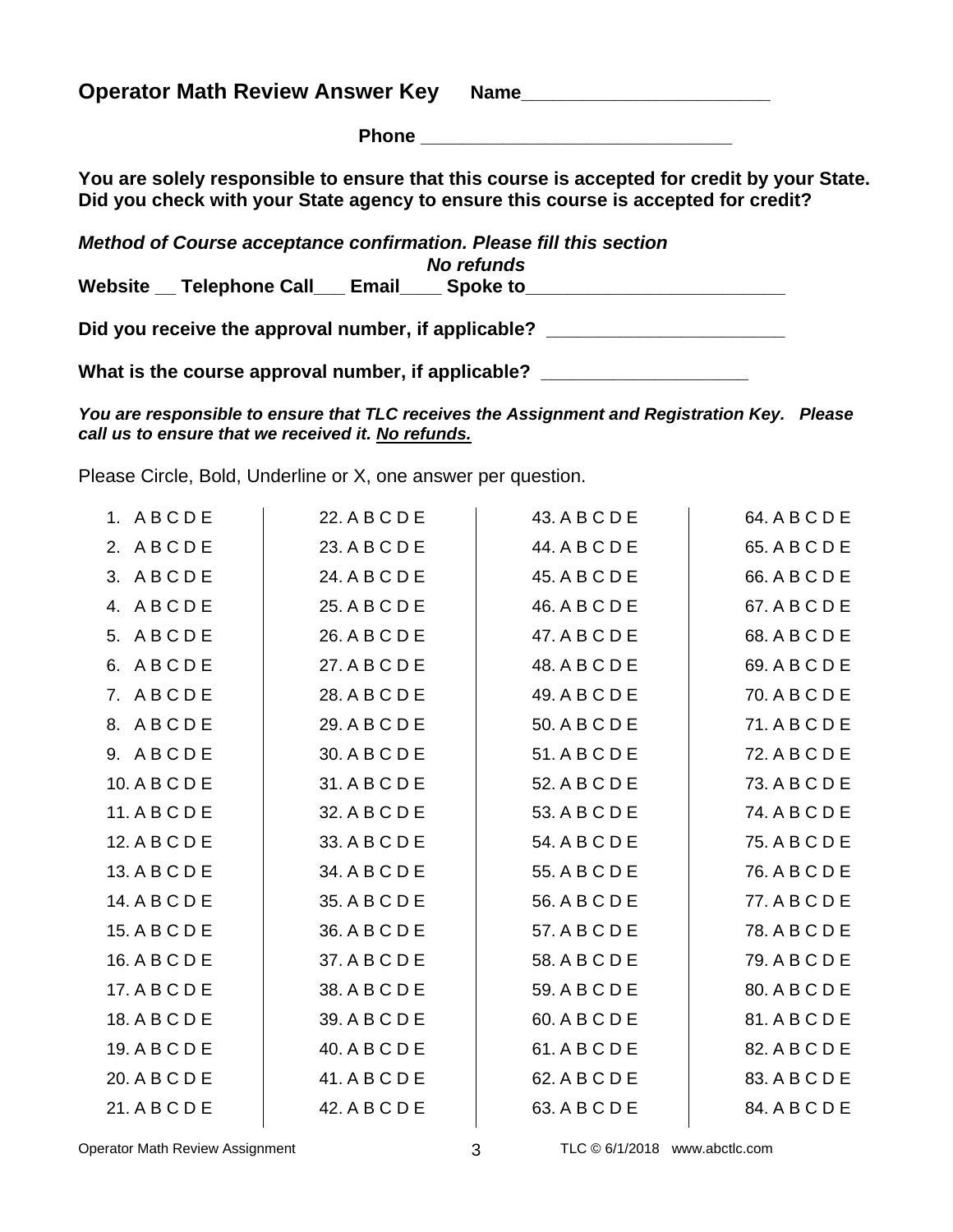| 85. A B C D E  | 102. A B C D E | 119. A B C D E | 136. A B C D E |
|----------------|----------------|----------------|----------------|
| 86. A B C D E  | 103. A B C D E | 120. A B C D E | 137. A B C D E |
| 87. A B C D E  | 104. A B C D E | 121. A B C D E | 138. A B C D E |
| 88. A B C D E  | 105. A B C D E | 122. A B C D E | 139. A B C D E |
| 89. A B C D E  | 106. A B C D E | 123. A B C D E | 140. A B C D E |
| 90. A B C D E  | 107. A B C D E | 124. A B C D E | 141. A B C D E |
| 91. A B C D E  | 108. A B C D E | 125. A B C D E | 142. A B C D E |
| 92. A B C D E  | 109. A B C D E | 126. A B C D E | 143. A B C D E |
| 93. A B C D E  | 110. A B C D E | 127. A B C D E | 144. A B C D E |
| 94. A B C D E  | 111. A B C D E | 128. A B C D E | 145. A B C D E |
| 95. A B C D E  | 112. A B C D E | 129. A B C D E | 146. A B C D E |
| 96. A B C D E  | 113. A B C D E | 130. A B C D E | 147. A B C D E |
| 97. A B C D E  | 114. A B C D E | 131. A B C D E | 148. A B C D E |
| 98. A B C D E  | 115. A B C D E | 132. A B C D E | 149. A B C D E |
| 99. A B C D E  | 116. A B C D E | 133. A B C D E | 150. A B C D E |
| 100. A B C D E | 117. A B C D E | 134. A B C D E |                |
| 101. A B C D E | 118. A B C D E | 135. A B C D E |                |
|                |                |                |                |

*I* understand that *I* am 100 percent responsible to ensure that TLC receives the Assignment *and Registration Key. I understand that TLC has a zero tolerance towards not following their*  rules, cheating or hostility towards staff or instructors. I need to complete the entire *assignment for credit. There is no credit for partial assignment completion.* 

*I* will contact TLC if I do not hear back from them within 2 days of assignment submission. I *will forfeit my purchase costs and will not receive credit or a refund if I do not abide with TLC's rules.* 

### **Please Sign that you understand and will abide with TLC's Rules.**

**\_\_\_\_\_\_\_\_\_\_\_\_\_\_\_\_\_\_\_\_\_\_\_\_\_\_\_\_\_\_\_\_\_\_\_\_\_\_\_\_\_\_\_\_\_\_\_\_\_\_\_\_\_\_** 

#### **Signature**

# Please fax the answer key to TLC Western Campus **Fax (928) 272-0747**

Always call us after faxing the paperwork to ensure that we've received it.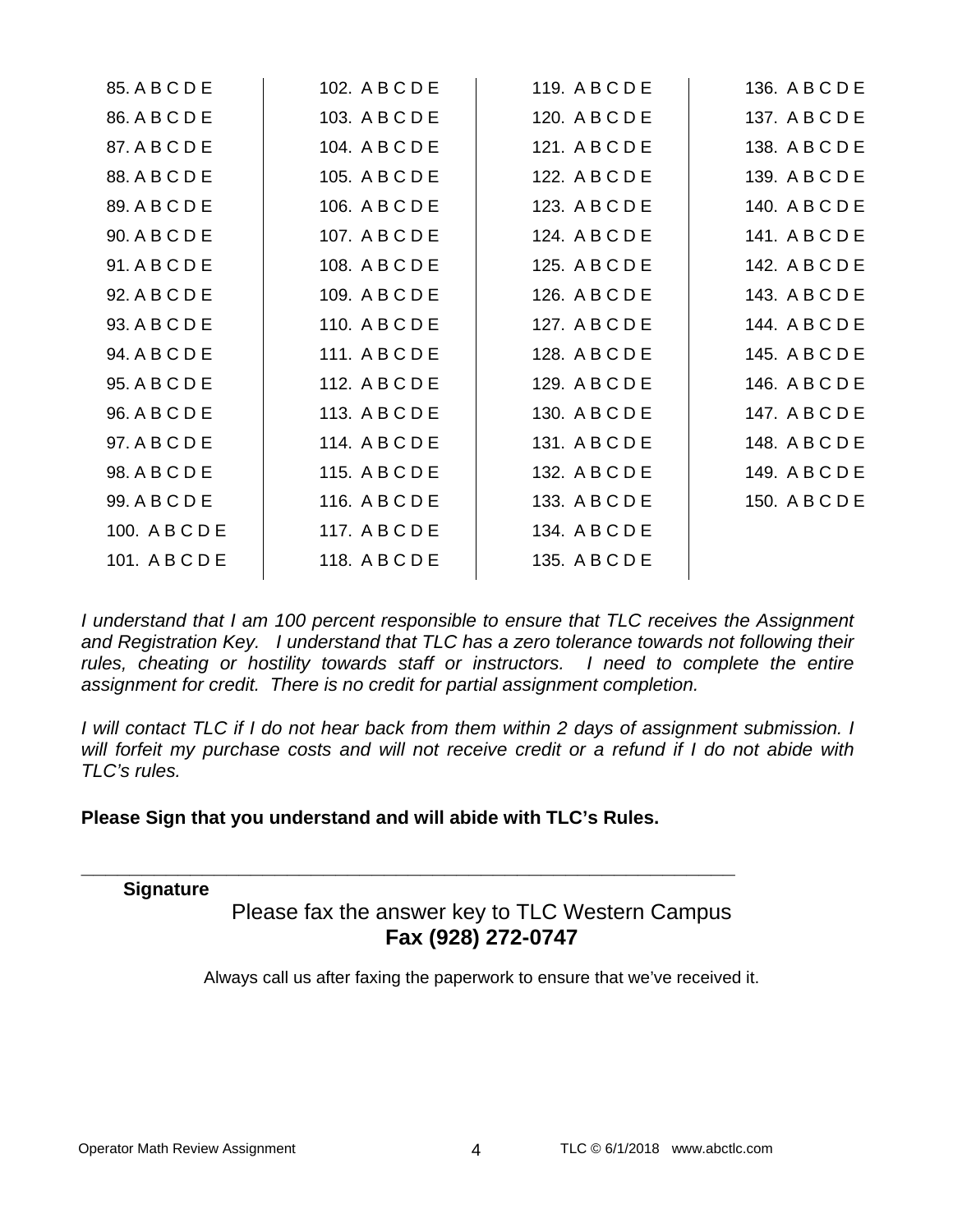### *Please e-mail or fax this survey along with your final exam*

### **OPERATOR MATH REVIEW CEU COURSE CUSTOMER SERVICE RESPONSE CARD**

| PLEASE COMPLETE THIS FORM BY CIRCLING THE NUMBER OF THE<br><b>APPROPRIATE ANSWER IN THE AREA BELOW.</b>                |  |  |  |  |  |  |
|------------------------------------------------------------------------------------------------------------------------|--|--|--|--|--|--|
| 1. Please rate the difficulty of your course.<br>Very Easy 0 1 2 3 4 5 Very Difficult                                  |  |  |  |  |  |  |
| 2. Please rate the difficulty of the testing process.<br>Very Easy 0 1 2 3 4 5 Very Difficult                          |  |  |  |  |  |  |
| 3. Please rate the subject matter on the exam to your actual field or work.<br>Very Similar 0 1 2 3 4 5 Very Different |  |  |  |  |  |  |
|                                                                                                                        |  |  |  |  |  |  |
| 5. What would you do to improve the Course?                                                                            |  |  |  |  |  |  |
| How about the price of the course?                                                                                     |  |  |  |  |  |  |
| Poor________ Fair ______ Average _____ Good_____ Great______                                                           |  |  |  |  |  |  |
| How was your customer service?                                                                                         |  |  |  |  |  |  |
| Poor___ Fair _____ Average ____ Good _____ Great_____                                                                  |  |  |  |  |  |  |
| Any other concerns or comments.                                                                                        |  |  |  |  |  |  |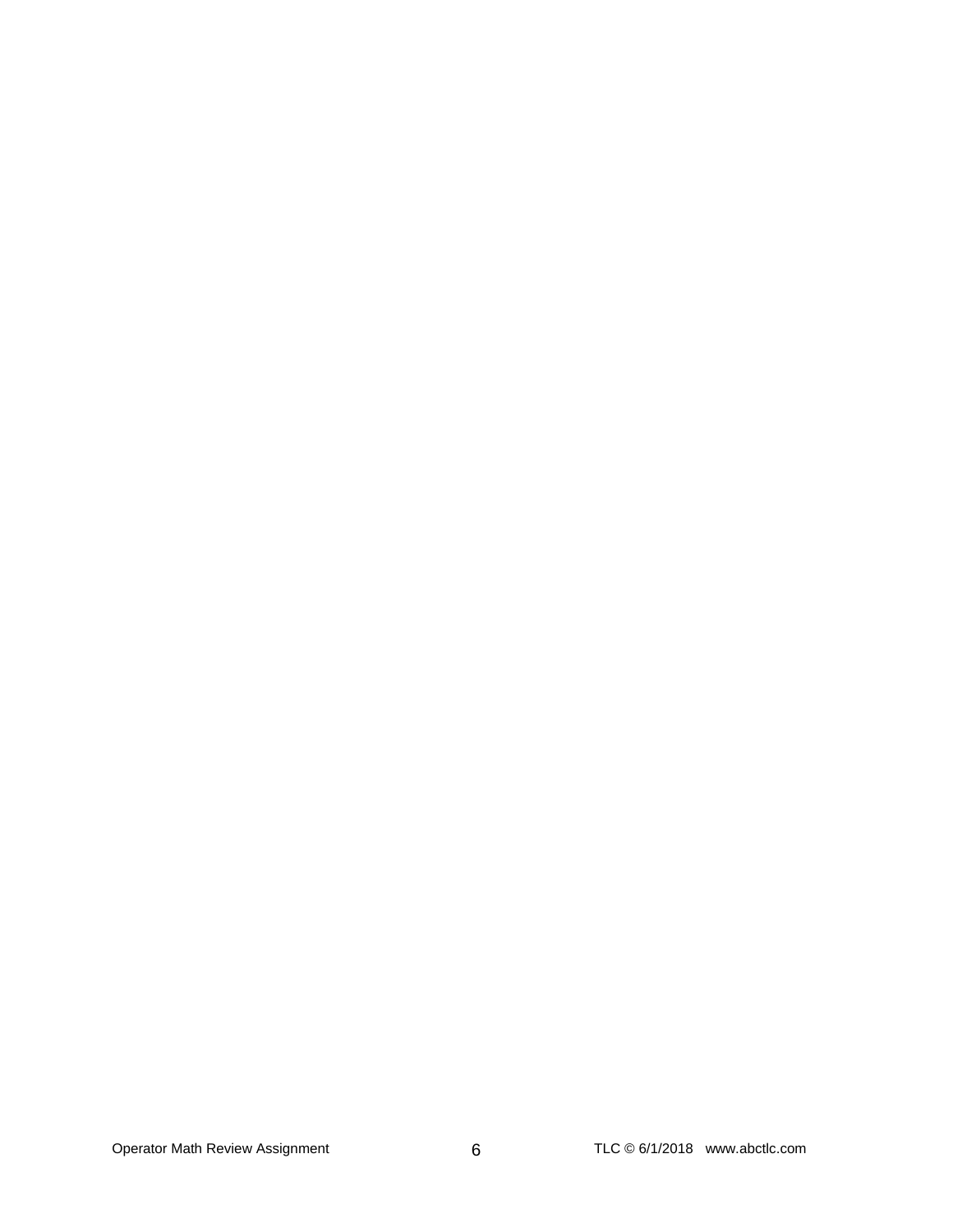# **Operator Math Review CEU Training Course Assignment**

The Operator Math Review CEU course assignment is available in Word on the Internet for your convenience, please visit www.ABCTLC.com and download the assignment and e-mail it back to TLC.

You will have 90 days from receipt of this manual to complete it in order to receive your Professional Development Hours (**PDHs**) or Continuing Education Unit (**CEU**). A score of 70 % or better is necessary to pass this course. If you should need any assistance, please email or fax all concerns and the completed **ANSWER KEY** to info@tlch2o.com.

Select one answer per question.

#### **Build it, Fill it and Dose it.**

- 1. Convert 10 cubic feet to gallons of water.
- A. 83400
- B. 46750
- C. 73400
- D. 563.00
- E. None of the Above
- 2. The liquid in a tank weighs 800 pounds, how many gallons are in the tank?
- A. 46.9 gallons
- B. 6672 gallons
- C. 5872 gallons
- D. 95.92 gallons
- E. None of the Above
- 3. Convert 75 cubic feet to gallons of water. \*
- A. 5.61
- B. 625.5
- C. 561
- D. 173.25
- E. None of the Above
- 4. The liquid in a tank weighs 50 pounds, how many gallons are in the tank? \*
- A. 374
- B. 6
- C. 115.5
- D. 417
- E. None of the Above
- 5. Convert a flow rate of 8936 gallons per minute to million gallons per day.
- A. 12867840 or 1.3 MGD
- B. 14723200 or 1.4 MGD
- C. 15723200 or 1.5 MGD
- D. 12723200 or 1.2 MGD
- E. None of the Above

(\*) Denotes concept based QA/QC question and not in course booklet.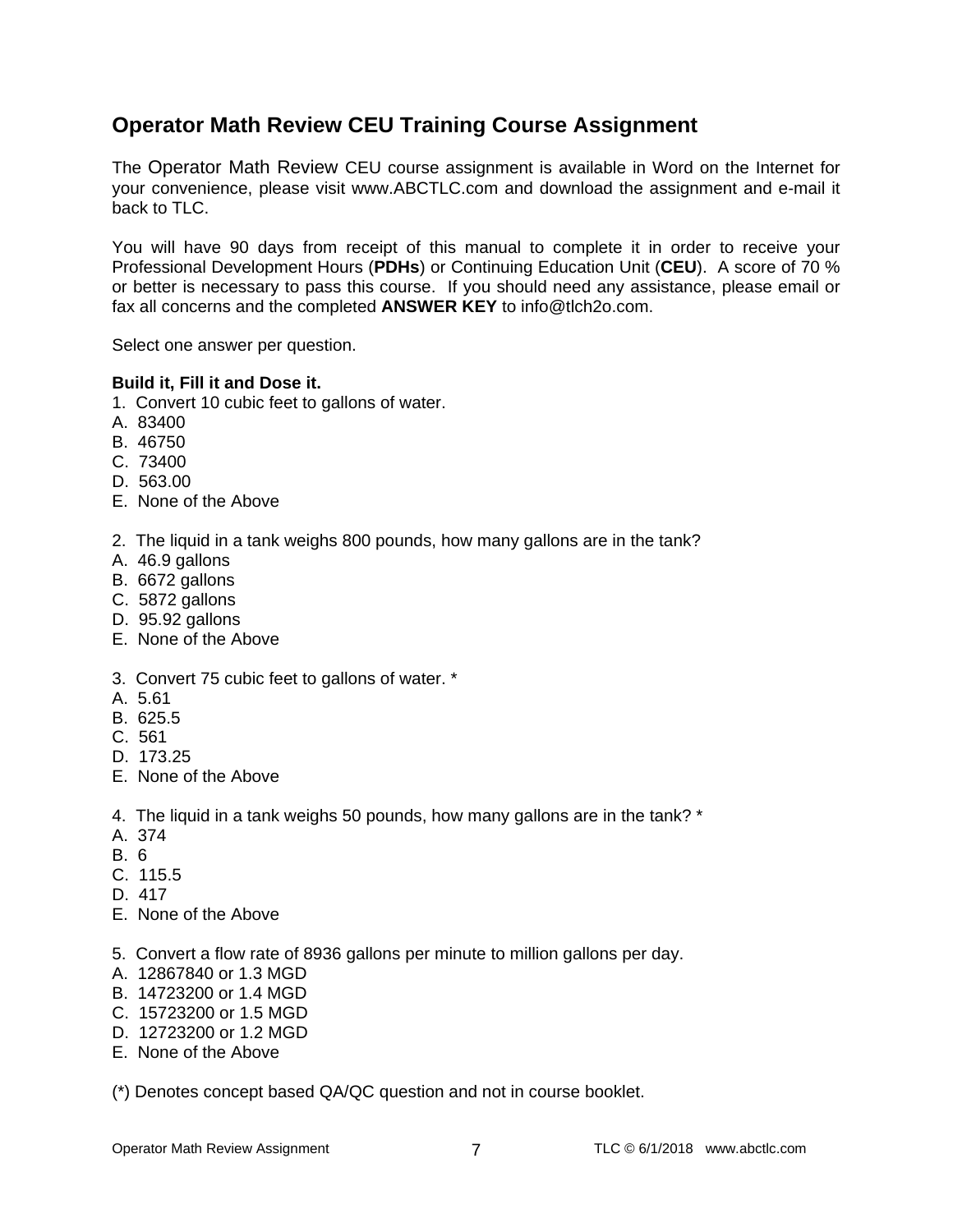- 6. Convert a flow rate of 750 gallons per minute to millions of gallons per day.
- A. 1.08 MGD
- B. 0.88 MGD
- C. 0.89 MGD
- D. 0.90 MGD
- E. None of the Above

7. Convert a flow rate of 13,250 gallons per minute to million gallons per day.

- A. 9167 MGD
- B. 21.75 MGD
- C. 23 MGD
- D. 19.08 MGD
- E. None of the Above

8. Convert a flow rate of 5880 gallons per minute to millions of gallons per day.

- A. 8.56 MGD
- B. 8.76 MGD
- C. 8.96 MGD
- D. 8.46 MGD
- E. None of the Above
- 9. Convert a flow of 550 gallons per minute to gallons per second.
- A. 9167 gps
- B. 91.67 gps
- C. 8.167 gps
- D. 9.167 gps
- E. None of the Above

10. A tank is 5' X 14' x 8' and can hold a maximum of \_\_\_\_\_\_\_\_\_\_\_\_ gallons of water.

- A. 4612.4 gallons
- B. 4188.8 gallons
- C. 4912.4 gallons
- D. 4812.4 gallons
- E. None of the Above

11. A tank is 23' X 77' X 9' what is the volume of water in gallons?

- A. 119224
- B. 150250
- C. 160250
- D. 180250
- E. None of the Above

(\*) Denotes concept based QA/QC question and not in course booklet.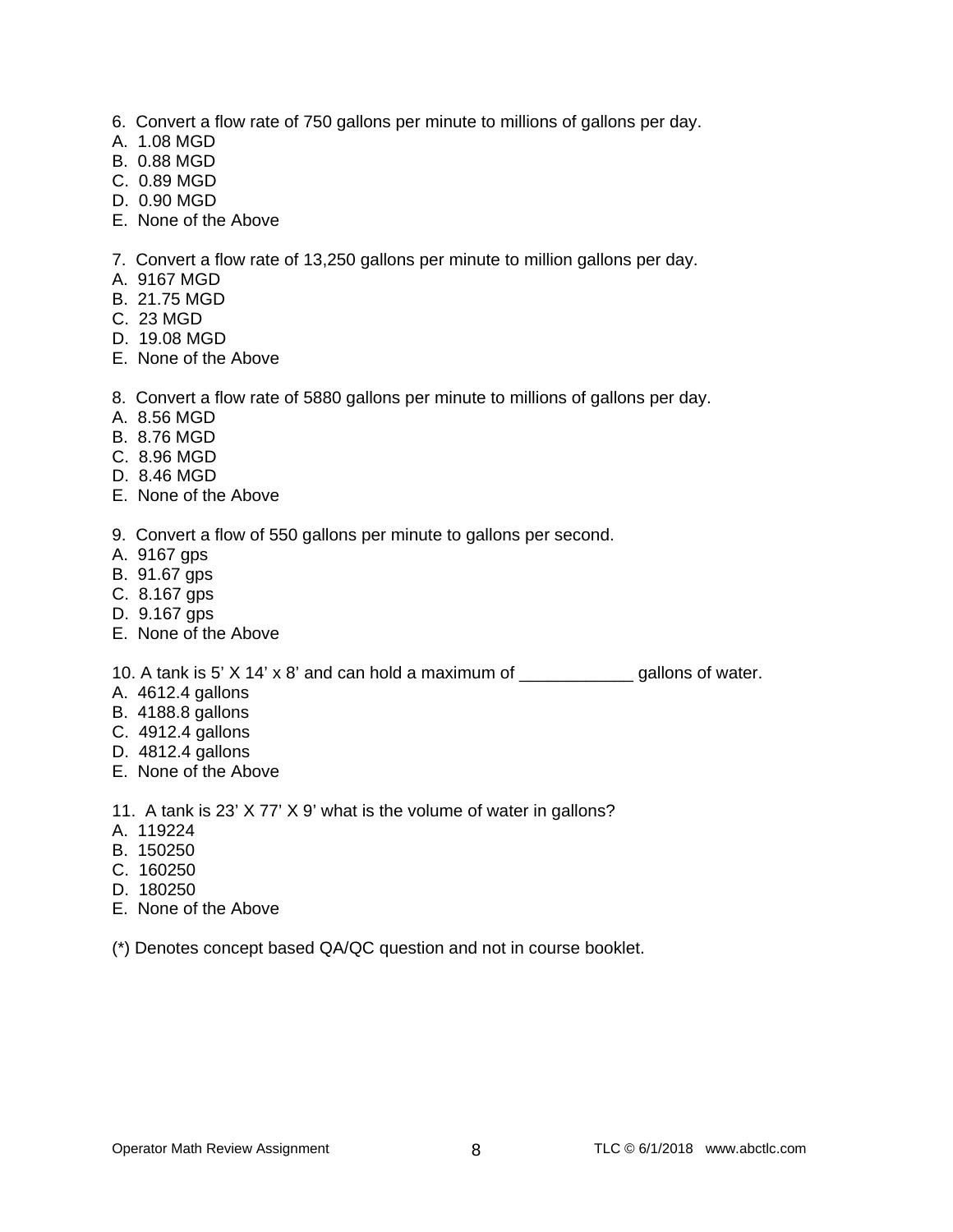12. A tank holds 57,596 gallons of water. The length is 50' and the width is 14'. How deep is the tank?

- A. 100 feet deep
- B. 1.0 feet deep
- C. 11 feet deep
- D. .10 feet deep
- E. None of the Above

13. Convert a flow of 733 gallons per minute to gallons per second. \*

- A. 43,980
- B. 20
- C. 12.216
- D. 552
- E. None of the Above

14. A tank is 20' X 20' x 40' and can hold a maximum of \_\_\_\_\_\_\_\_\_\_\_\_ gallons of water. \*

- A. 133,440
- B. 5,984
- C. 16,000
- D. 119,680
- E. None of the Above

15. A tank holds 85,000 gallons of water. The length is 75' and the width is 14'. How deep is the tank? \*

- A. 20
- B. 105
- C. 11
- D. 11,363
- E. None of the Above

16. The diameter of a tank is 50' and the depth is 20'. How many gallons does it hold?

- A. .29 MG
- B. . 5 MG
- C. .65 MG
- D. .75 MG
- E. None of the Above

17. The diameter of a tank is 30' and the depth is 5'. How many gallons does it hold? \*

- A. 880,77
- B. 33,660
- C. 3532.5
- D. 26,423
- E. None of the Above

18. The diameter of a tank is 160' and the depth is 30'. How many gallons does it hold? \*

- A. 602,880
- B. 4.5
- C. 3,768
- D. 4,509,542.4
- E. None of the Above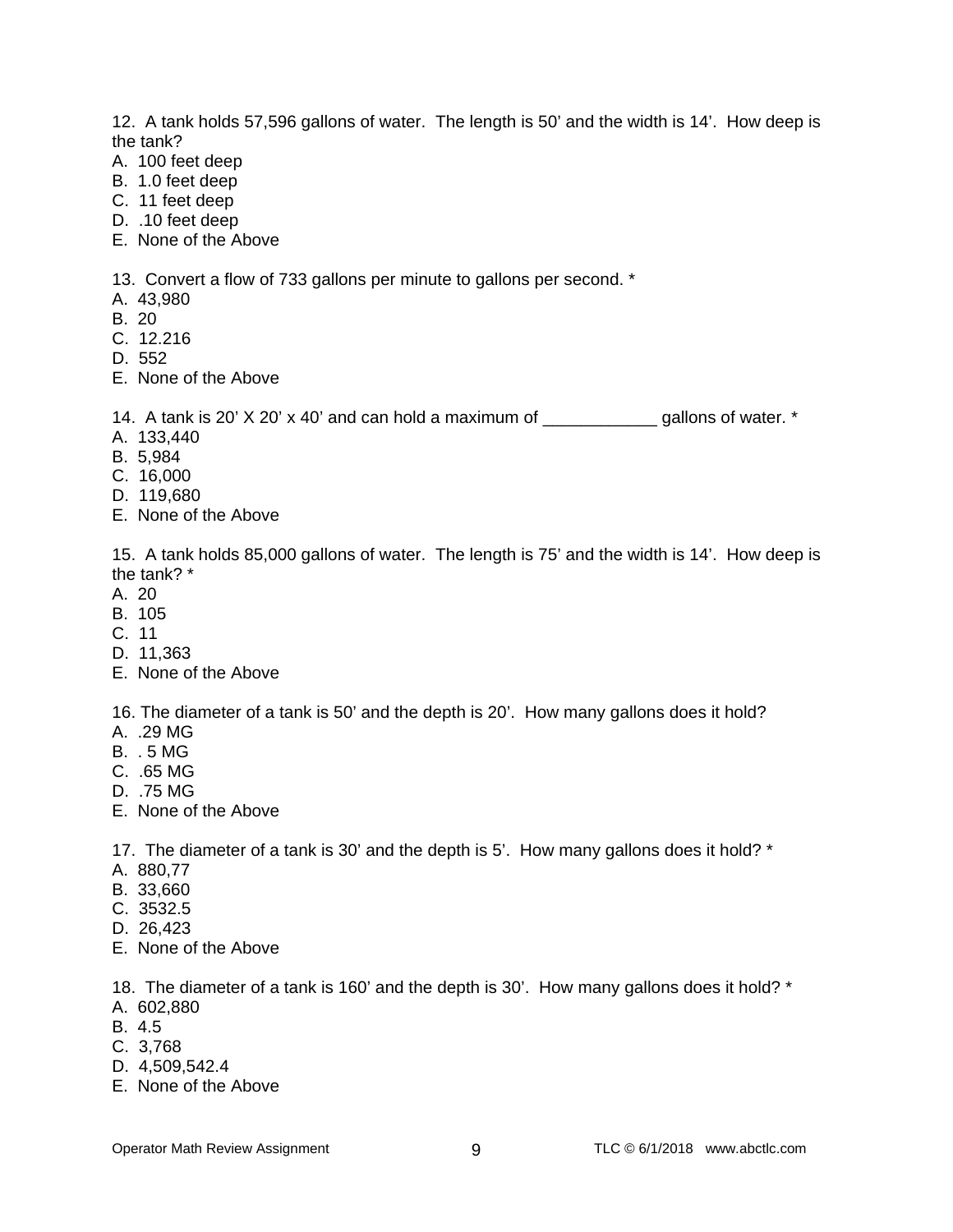- 19. The diameter of a tank is 33' and the depth is 20'. How many gallons does it hold? \*
- A. 127,887.8
- B. 162,914
- C. 17,097.3
- D. 77,507.7
- E. None of the Above

20. The diameter of a tank is 5' and the depth is .5'. How many gallons does it hold? \*

- A. 935
- B. 734
- C. 187
- D. 147
- E. None of the Above

# **Flow and Velocity**

21. A channel is 2 feet wide and has water flowing to a depth of 3 feet. If the velocity through the channel is 1.5 fps or feet per second, what is the cfs flow rate through the channel?

- A. 1.5 cfs
- B. 2 cfs
- C. 9 cfs
- D. 5 cfs
- E. None of the Above

22. A channel is 12 inches wide and has water flowing to a depth of 1.5 ft. If the velocity of the water is 2.3 fps, what is the cfs flow in the channel?

- A. 10.5 cfs
- B. 3.45 cfs
- C. 13.5 cfs
- D. 41.4 cfs
- E. None of the Above

23. A channel is 3 feet wide and has a water flow at a velocity of 1.5 fps. If the flow through the channel is 8.1 cfs, what is the depth of the water?

- A. 4.4
- B. 1.8
- C. 54
- D. 44
- E. None of the Above

24. The flow through a 6 inch diameter pipe is moving at a velocity of 3 ft/sec. What is the cfs flow rate through the pipeline?

- A. .58875 or .6 cfs
- B. .88875 or .9 cfs
- C. .48875 or .5 cfs
- D. .68875 or .7 cfs
- E. None of the Above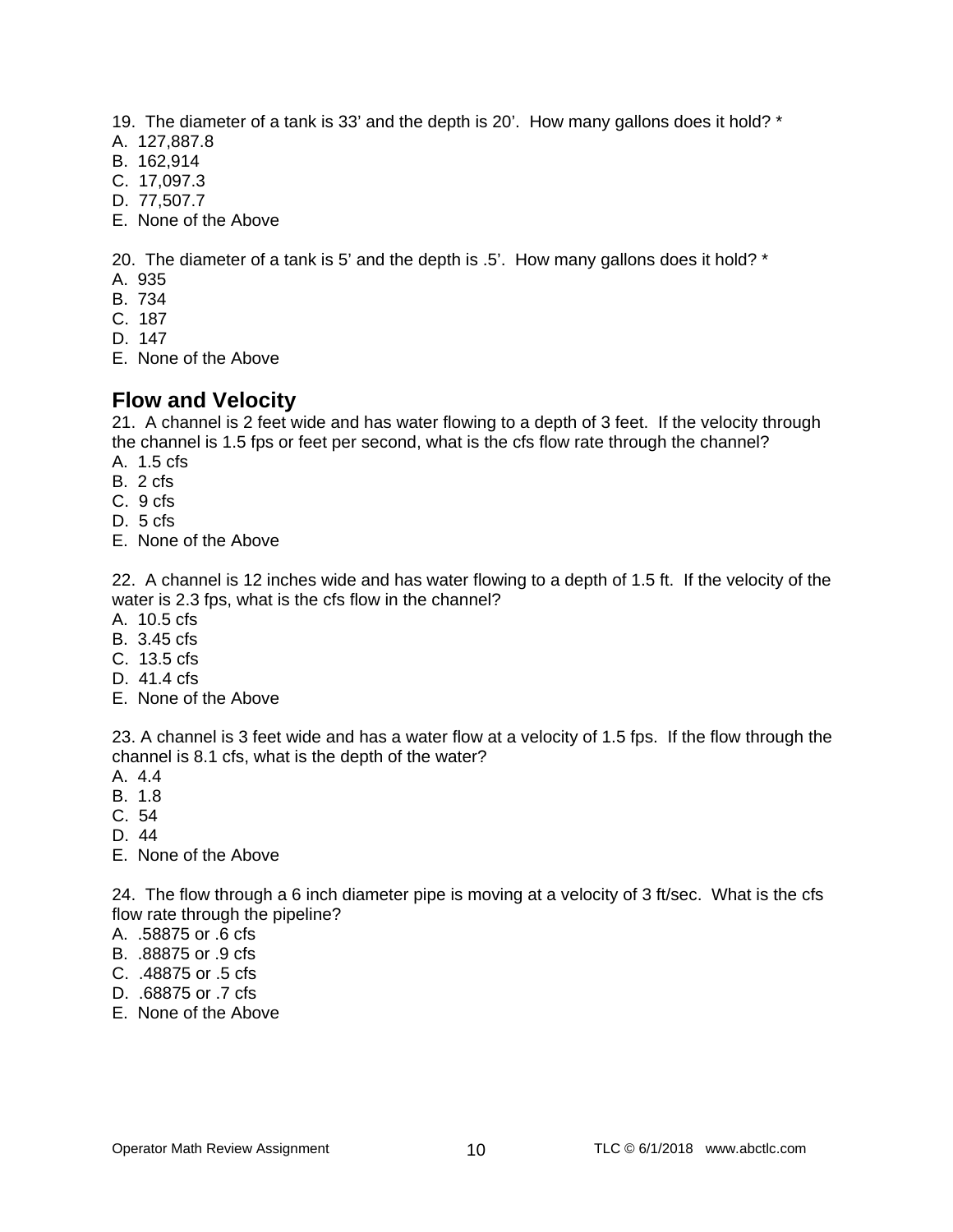25. An 12-inch diameter pipe has water flowing at a velocity of 3.4 fps. What is the gpm flow rate through the pipe?

- A. 554.7 or 573 gpm
- B. 2874.83 or 2875 gpm
- C. 19.96 or 20 gpm
- D. 1197.84 or 1198 gpm
- E. None of the Above

26. A 6-inch diameter pipe delivers 2995 gpm. What is the velocity of flow in the pipe in ft/sec? A. 49.916 or 50 ft/sec

- B. 34.047 or 34.05 ft/sec
- C. 31.115 or 31.2 ft/sec
- D. 3.555 or 3.3 ft/sec
- E. None of the Above

27. A new section of 12-inch diameter pipe is to be disinfected before it is placed in service. If the length is 2000 feet, how many gallons of 5% NaOCl will be needed for a dosage of 10 mg/L?

- A. 84.9 lbs/day
- B. 97.9 lbs/day
- C. 2.4 gal/day
- D. 0.04 lbs/day
- E. None of the Above

28. A section of 6-inch diameter pipe is to be filled with water. The length of the pipe is 1320 feet long. How many kilograms of chlorine will be needed for a chlorine dose of 3 mg/L? A. .02 kg

- B. 2 kg
- C. 80 kg
- D. 3960 kg
- E. None of the Above

29. A channel is 5 feet wide and has water flowing to a depth of 2 feet. If the velocity through the channel is 2 fps or feet per second, what is the cfs flow rate through the channel? \* A. 149

- B. 20
- C. 5
- D. 10

E. None of the Above

30. A channel is 36 inches wide and has water flowing to a depth of 2.5 ft. If the velocity of the water is 2.0 fps, what is the cfs flow in the channel? \*

- A. 180
- B. 7.5
- C. 15
- D. 22.5
- E. None of the Above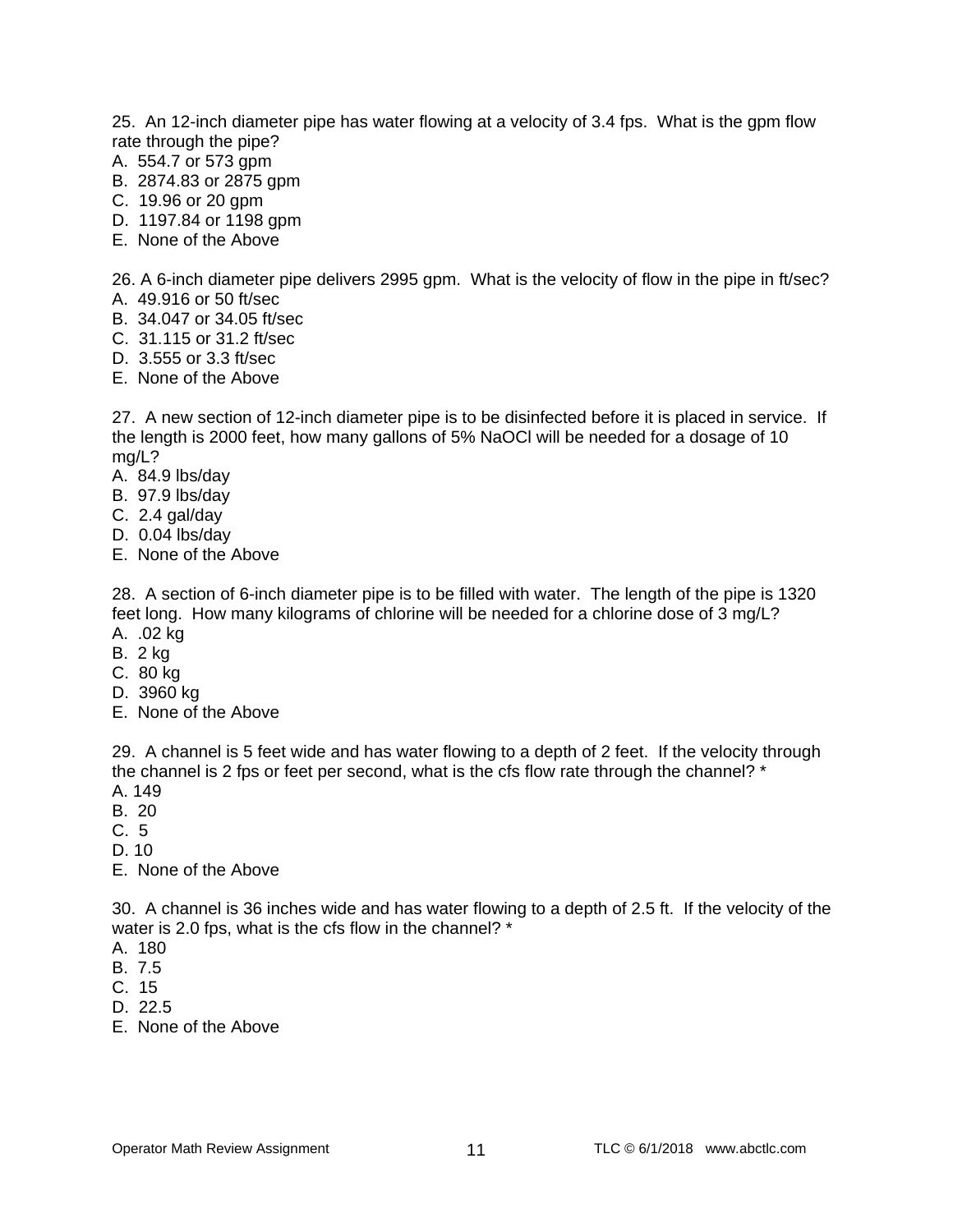31. A channel is 2 feet wide and has a water flow at a velocity of 3.5 fps. If the flow through the channel is 5.5 cfs, what is the depth of the water? \*

- A. .785
- B. 2
- C. 7
- D. 20
- E. None of the Above

32. The flow through a 8 inch diameter pipe is moving at a velocity of 5 ft/sec. What is the cfs flow rate through the pipeline? \*

- A. 40
- B. 251
- C. 1.75
- D. 5
- E. None of the Above

33. An 8 inch diameter pipe has water flowing at a velocity of 3.4 fps. What is the gpm flow rate through the pipe? \*

- A. 1278
- B. 533
- C. 16.27
- D. 199.6
- E. None of the Above

34. A 6 inch diameter pipe delivers 55 gpm. What is the velocity of flow in the pipe in ft/sec? \*

- A. .122
- B. .622
- C. 7.5
- D. .196
- E. None of the Above

35. A new section of 18 inch diameter pipe is to be disinfected before it is placed in service. If the length is 5000 feet, how many gallons of 5% NaOCl will be needed for a dosage of 200  $mg/L$ ? \*

- A. 380
- B. 35
- C. 1.76
- D. 5
- E. None of the Above

36. A section of 18 inch diameter pipe is to be filled with water. The length of the pipe is 1200 feet long. How many kilograms of chlorine will be needed for a chlorine dose of 2 mg/L? \* A. .12

- B. 17.27
- C. 12
- D. .264
- E. None of the Above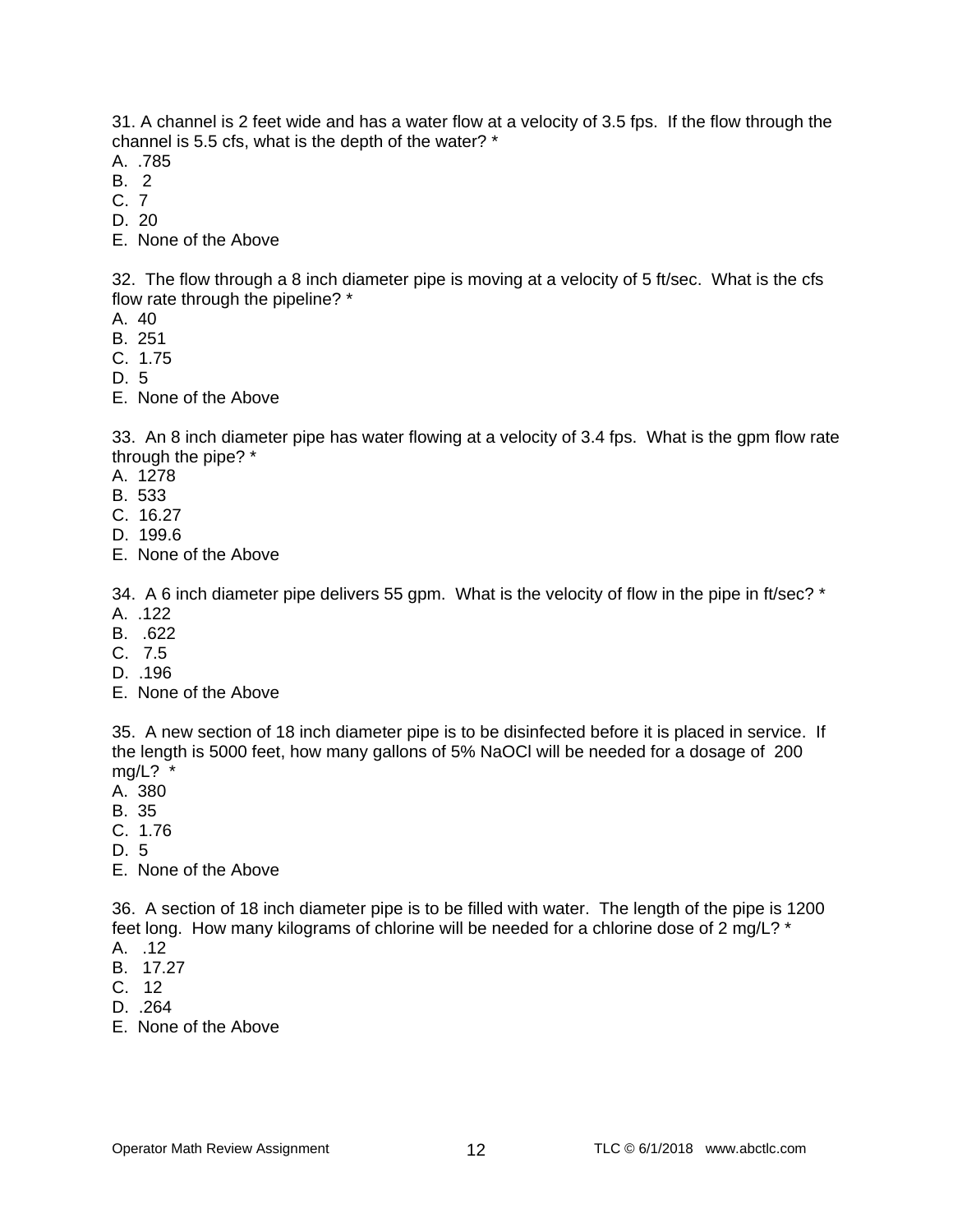37. Determine the chlorinator setting in pounds per 24 hour period to treat a flow of 3.4 MGD with a chlorine dose of 5 mg/L?

- A. 141.78 lbs/day
- B. 127.16 lbs/day
- C. 17 lbs/day
- D. 9.49 lbs/day
- E. None of the Above

38. To correct an odor problem, you use chlorine continuously at a dosage of 10 mg/L and a flow rate of 80 GPM. Approximately how much will odor control cost annually if chlorine is \$0.20 per pound?

- A. \$701.36
- B. \$1334.40
- C. \$7 M
- D. \$937.32
- E. None of the Above

39. A wet well measures 8 feet by 10 feet and 4 feet in depth between the high and low levels. A pump empties the wet well between the high and low levels 10 times per hour, 24 hours a day. Neglecting inflow during the pumping cycle, calculate the flow into the pump station in millions of gallons per day (MGD).

- A. .378 or .37 MGD
- B. .077 or .07 MGD
- C. .024 or .02 MGD
- D. .574 or .57 MGD
- E. None of the Above

40. A sewage treatment plant has a flow of 0.7 MGD and a BOD of 225 mg/L. On the basis of a national average of 0.2 lbs BOD per capita per day, what is the approximate population equivalent of the plant?

- A. 6567.75
- B. 6777.75
- C. 6576.75
- D. 5667.75
- E. None of the Above

41. What is the detention time of a clarifier with a 300,000 gallon capacity if it receives a flow of 3.0 MGD?

- A. 3 hrs
- B. 2.4 hrs
- C. 1 hr
- D. 5 hrs
- E. None of the Above

42. Determine the chlorinator setting in pounds per 24 hour period to treat a flow of 5.4 MGD with a chlorine dose of 2.35 mg/L? \*

- A. 16.96
- B. 12.69
- C. 105.8
- D. 2540
- E. None of the Above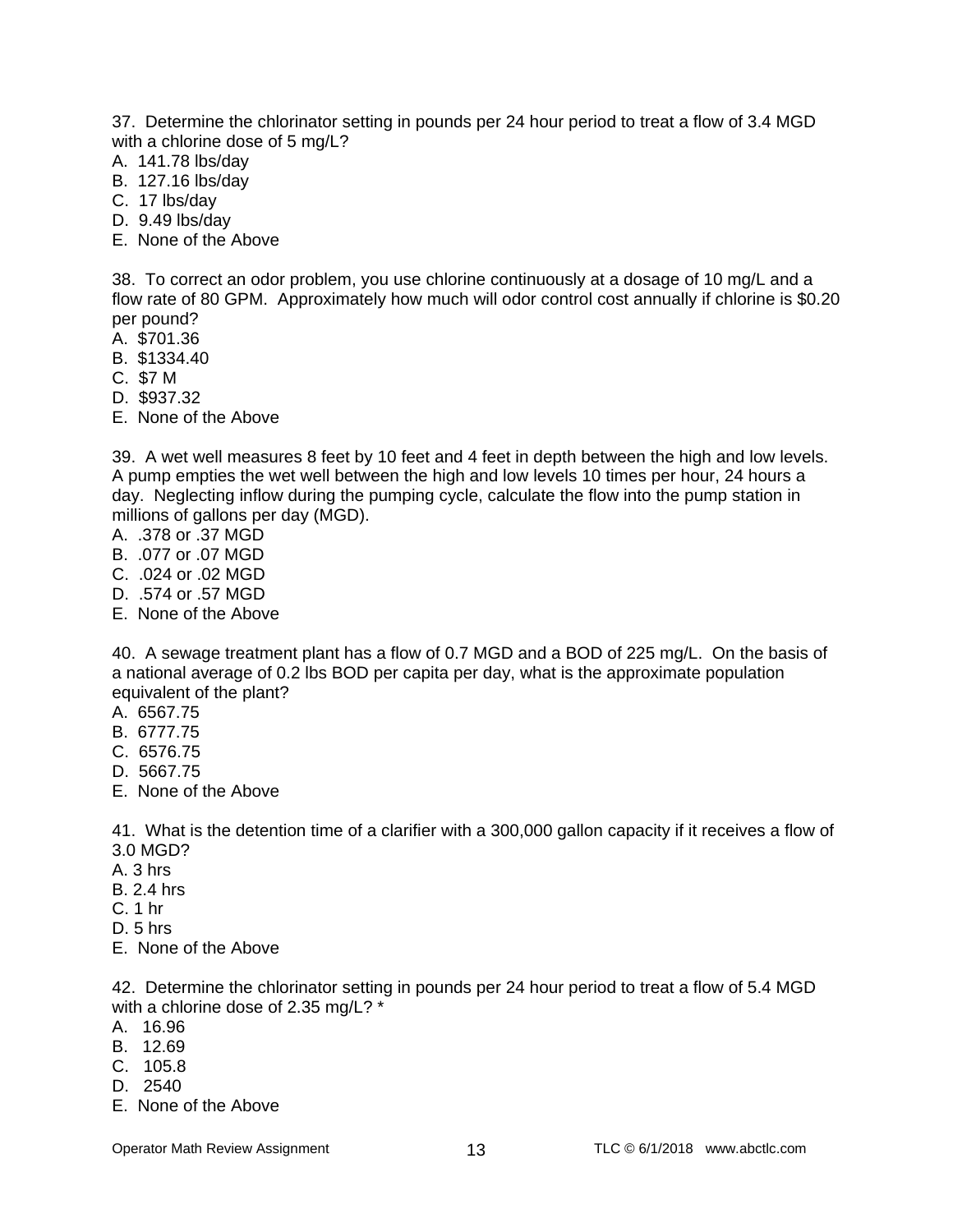43. To correct an odor problem, you use chlorine continuously at a dosage of 15 mg/L and a flow rate of 7 GPM. Approximately how much will odor control cost annually if chlorine is \$0.15 per pound? \*

- A. 6,000,000
- B. 460
- C. 69.04
- D. 47,944
- E. None of the Above

44. A wet well measures 12 feet by 15 feet and 11 feet in depth between the high and low levels. A pump empties the wet well between the high and low levels 9 times per hour, 24 hours a day. Neglecting inflow during the pumping cycle, calculate the flow into the pump station in millions of gallons per day (MGD). \*

- A. 290,822
- B. 3.199
- C. .133
- D. .427
- E. None of the Above

45. A sewage treatment plant has a flow of 1.3 MGD and a BOD of 25 mg/L. On the basis of a national average of 0.2 lbs BOD per capita per day, what is the approximate population equivalent of the plant?

- A. 1355
- B. 54
- C. 494575
- D. 250
- E. None of the Above

46. What is the detention time in hours of a clarifier with a 750,000 gallon capacity if it receives a flow of 10.0 MGD?

- A. 1.8
- B. 1,800,000
- C. 1.8 min
- D. 18 days
- E. None of the Above
- 47. How many grams equal 4,500 mg?
- A. 45
- B. 4.5
- C. 450
- D. .450
- E. None of the Above
- 48. How many grams equal 7,500 mg?
- A. 7.5
- B. .75
- C. 750
- D. 7500
- E. None of the Above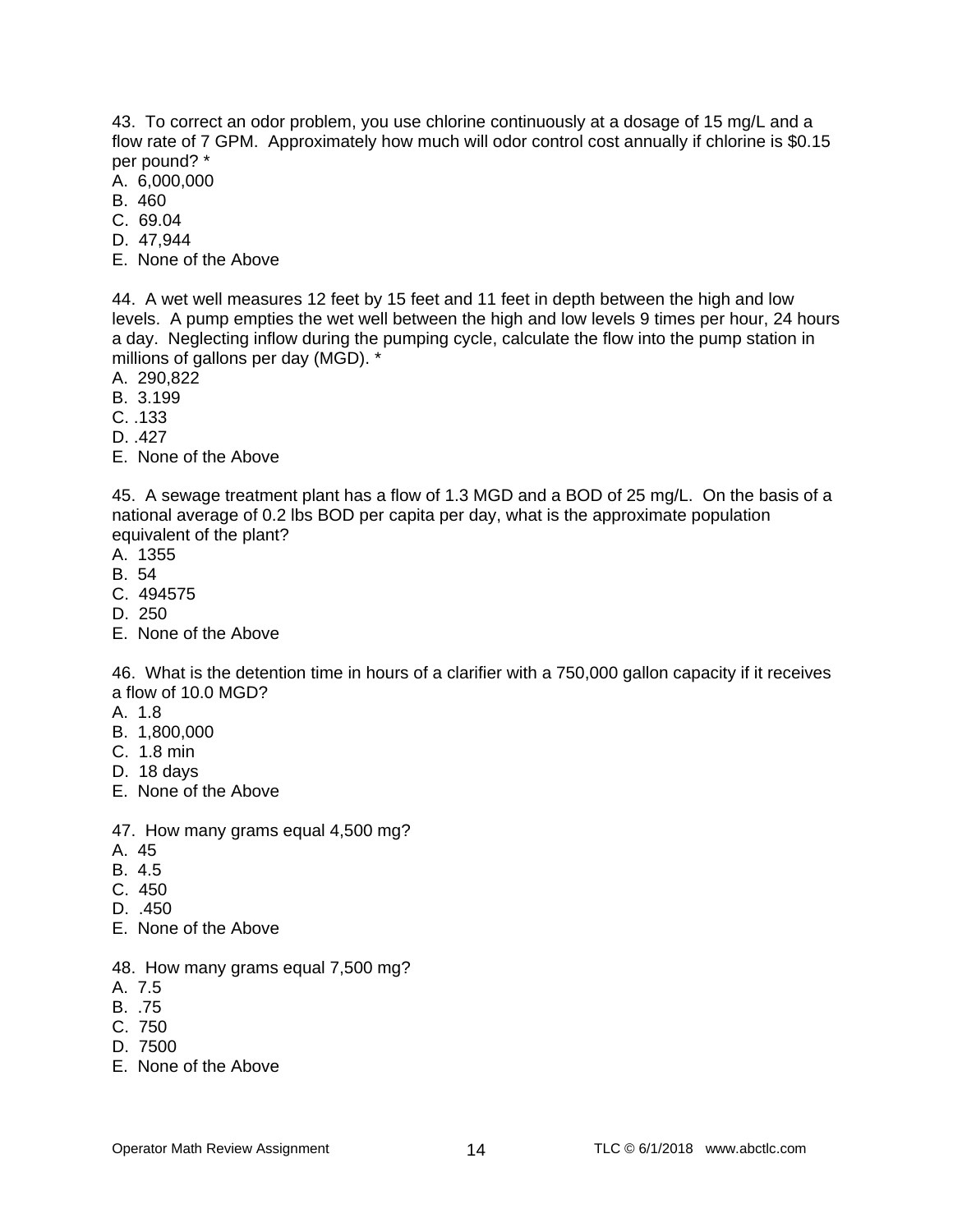- 49. How many grams equal 12,500 mg?
- A. 12.5
- B. 125
- C. 1.25
- D. .125
- E. None of the Above

### **Temperature**

- 50. Convert 4 degrees Celsius to degrees Fahrenheit.
- A. 33
- B. 34
- C. 35
- D. 39.2
- E. None of the Above

#### 51. Convert 22 degrees Celsius to degrees Fahrenheit.

- A. 68.9
- B. 44.4
- C. 71.6
- D. 73.5
- E. None of the Above

#### 52. Convert 2 degrees Celsius to degrees Fahrenheit.

- A. 35.6
- B. 42.5
- C. 34
- D. 40.6
- E. None of the Above

#### 53. Convert 82 degrees Fahrenheit to degrees Celsius.

- A. 21.75
- B. 32.30
- C. 26.00
- D. 27.85
- E. None of the Above

54. Convert 33 degrees Fahrenheit to degrees Celsius.

- A. .555
- B. 5
- C. 1.89
- D. 3.33
- E. None of the Above

#### 55. Convert 72 degrees Fahrenheit to degrees Celsius.

- A. 25
- B. 22.2
- C. 25.2
- D. 31
- E. None of the Above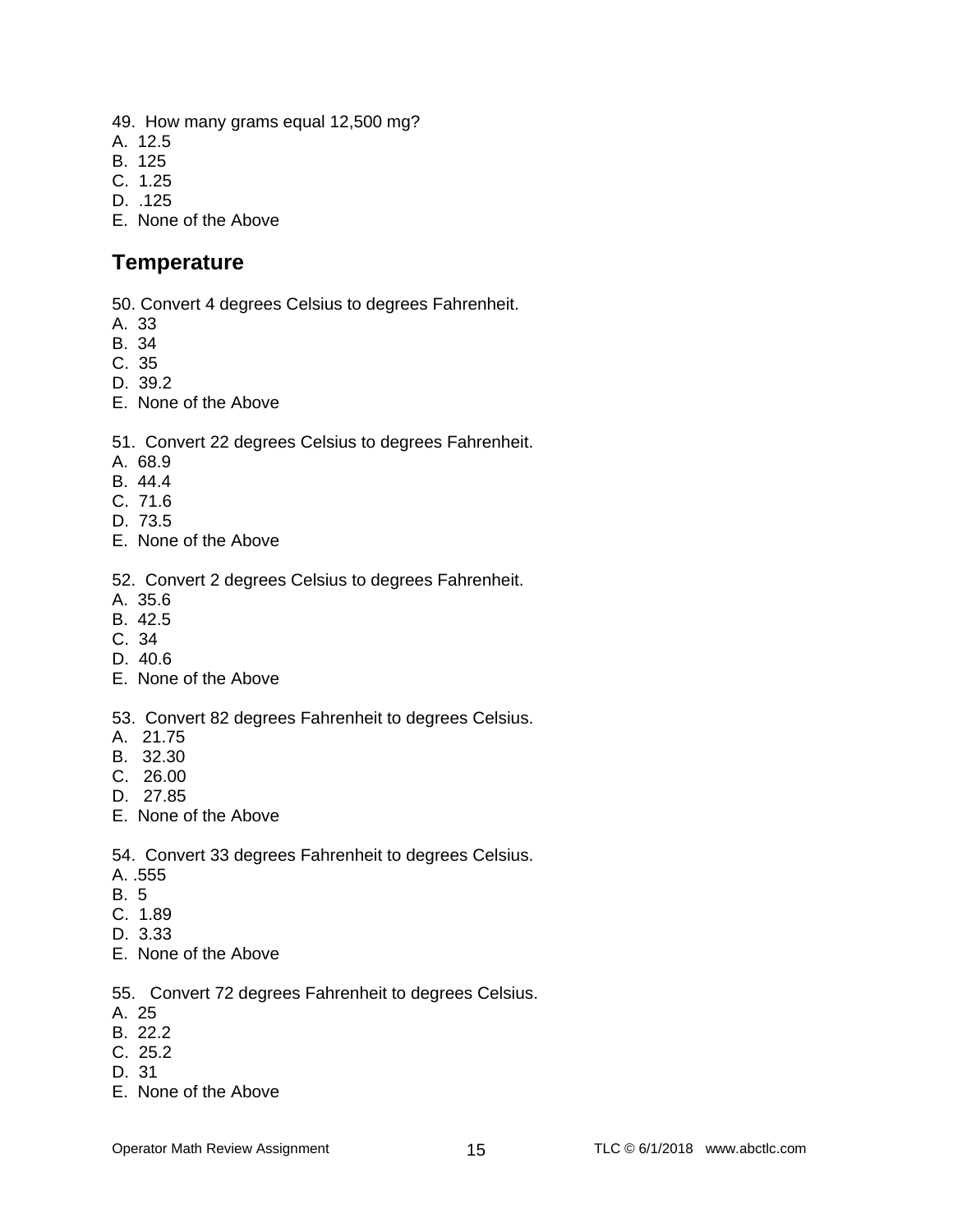# **Water Treatment Filters**

56. A 19 foot wide by 31 foot long rapid sand filter treats a flow of 2,050 gallons per minute. Calculate the filtration rate in gallons per minute per square foot of filter area.

- A. 5
- B. 1472.5
- C. 589
- D. 3.43
- E. None of the Above

57. A 26 foot wide by 36 foot wide long rapid sand filter treats a flow of 2,500 gallons per minute. Calculate the filtration rate in gallons per minute per square foot of filter area. A. 2.67

- B. 936
- C. 3.36
- D. 1123200
- E. None of the Above

58. A 25 foot wide by 25 foot long rapid sand filter treats a flow of 300 gallons per minute. Calculate the filtration rate in gallons per minute per square foot of filter area.

- A. 1.48 gal/min./ft2
- B. .48 gal/min./ft2
- C. 4.8 gal/min./ft $^2$
- D. 48 gal/min./ft<sup>2</sup>
- E. None of the Above

59. A 30 foot wide by 30 foot wide long rapid sand filter treats a flow of 1,500 gallons per minute. Calculate the filtration rate in gallons per minute per square foot of filter area.

- A. 1.67 gal/min/ft 2
- B. 167.00 gal/min/ft 2
- C. 16.7 gal/min/ft 2
- D. 3.54 gal/min/ft 2
- E. None of the Above

## **Chemical Dose**

60. A pond has a surface area of 51,500 square feet and the desired dose of a chemical is 6.5 lbs per acre. How many pounds of the chemical will be needed?

- A. 9.68 lbs
- B. 8.68 lbs
- C. 7.68 lbs
- D. 6.68 lbs
- E. None of the Above

61. A pond having a volume of 6.85 acre feet equals how many millions of gallons?

- A. 2.231 MG
- B. 20.231 MG
- C. 200.231 MG
- D. .2231 MG
- E. None of the Above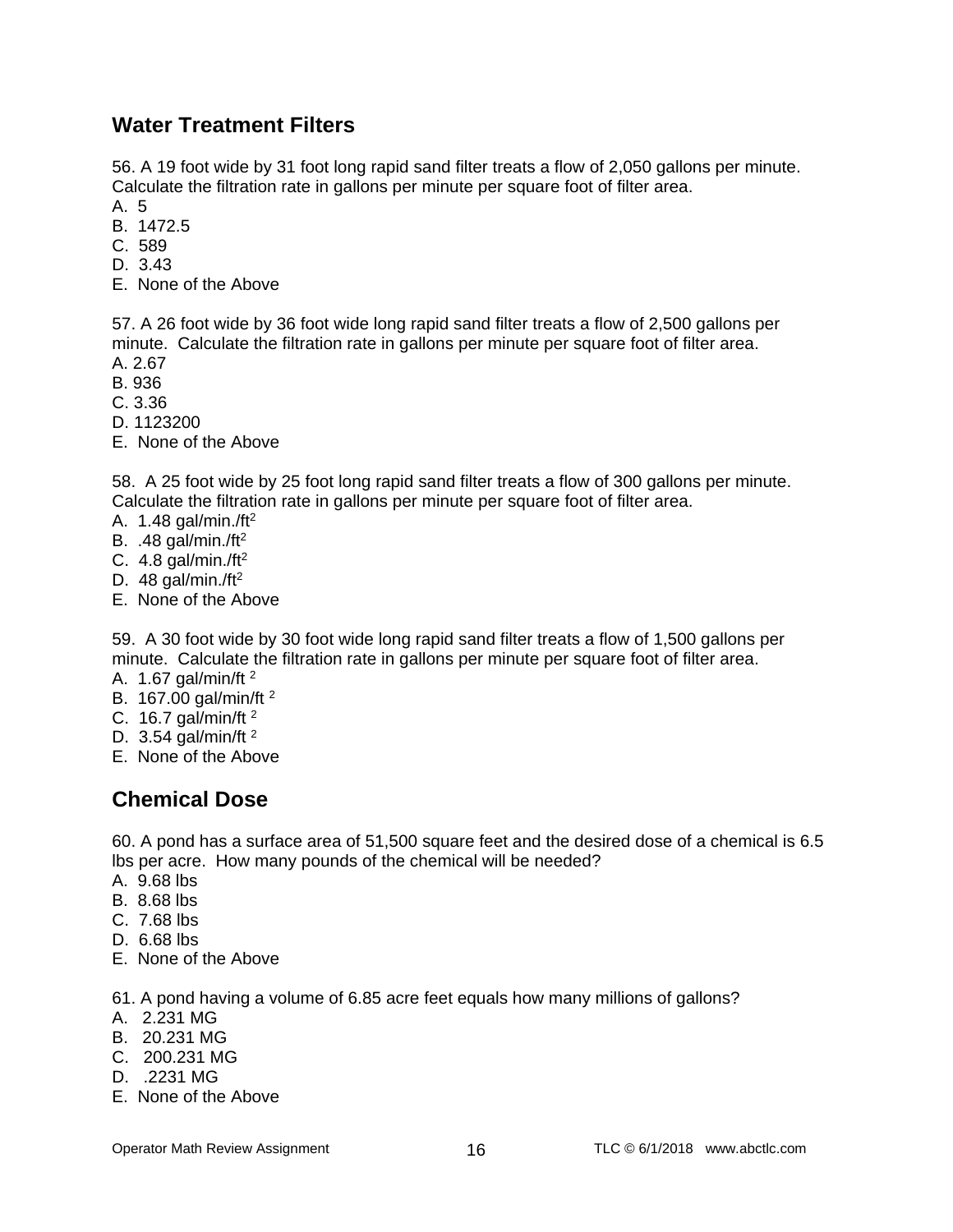62. A pond has a surface area of 75,000 square feet and the desired dose of a chemical is 5.5 lbs per acre. How many pounds of the chemical will be needed? \*

- A. 412,500
- B. 26
- C. 4234.5
- D. 9.47
- E. None of the Above

63. A pond having a volume of 13,000 acre feet equals how many millions of gallons? \*

- A. 4.2
- B. 97240
- C. 4234.5
- D. 42345
- E. None of the Above

64. Alum is added in a treatment plant process at a concentration of 10.5 mg/L. What should the setting on the feeder be in pounds per day if the plant is treating 3.5 MGD? A. 3064.95

- B. 3.06
- 
- C. 30.649
- D. 306.495
- E. None of the Above

65. Alum is added in a treatment plant process at a concentration of 4.5 mg/L. What should the setting on the feeder be in pounds per day if the plant is treating 23.5 MGD? \*

- A. 791
- B. 882
- C. 105.75
- D. 8.82
- E. None of the Above

(\*) Denotes concept based QA/QC question and not in course booklet.

## **Q=AV Review**

66. An 8 inch diameter pipe has water flowing at a velocity of 3.4 fps. What is the GPM flow rate through the pipe?

- A. 432 gpm
- B. 532 gpm
- C. 632 gpm
- D. 5.32 gpm
- E. None of the Above

67. A 6 inch diameter pipe delivers 280 GPM. What is the velocity of flow in the pipe in Ft/Sec?

- A. 3.2 fps
- B. 4.2 fps
- C. 5.2 fps
- D. 2.2 fps
- E. None of the Above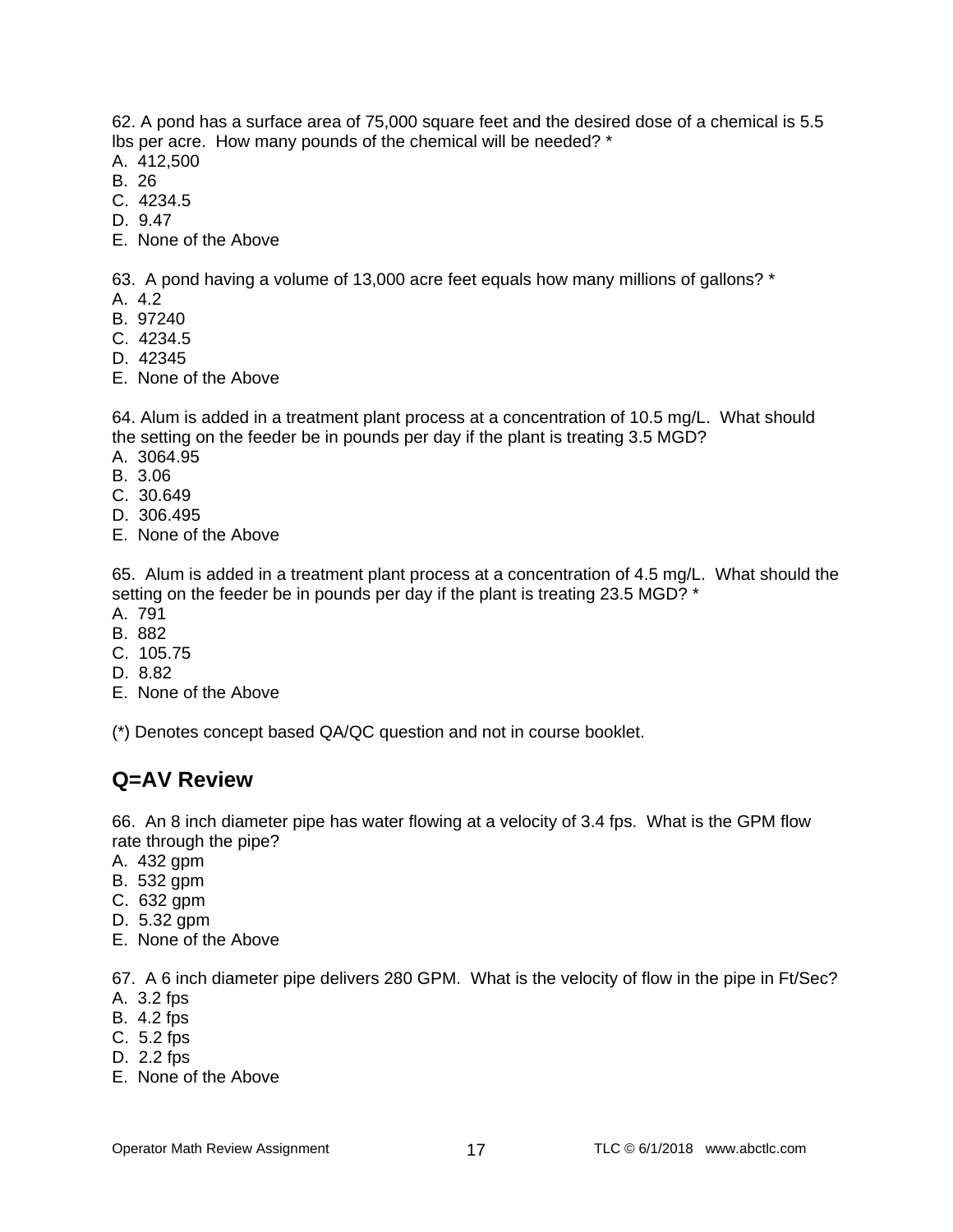68. An 36-inch diameter pipe has water flowing at a velocity of 1.4 fps. What is the GPM flow rate through the pipe? \*

- A. 73.98
- B. 4439
- C. 10653
- D. 1479
- E. None of the Above

69. An 18-inch diameter pipe delivers 80 GPM. What is the velocity of flow in the pipe in Ft/Sec? \*

- A. .17
- B. 6.056
- C. 45
- D. 0.096
- E. None of the Above

# **Collection Math Section**

70. A 24-inch sewer carries an average daily flow of 5 MGD. If the average daily flow per person from the area served is 110 GPCD (gallons per capita per day), approximately how many people discharge into the wastewater collection system?

- A. 145454.5 people
- B. 45.45 people
- C. 45454.5 people
- D. 454 people
- E. None of the Above

71. Using a dose rate of 5 mg/L, how many pounds of chlorine per day should be used if the flow rate is 1.2 MGD?

- A. 504 lbs
- B. 50.04 lbs
- C. 250.04 lbs
- D. 150.04 lbs
- E. None of the Above

72. What capacity blower will be required to ventilate a manhole which is 3.5 feet in diameter and 17 feet deep? The air exchange rate is 16 air changes per hour.

- A. 26.15 cfh
- B. 2.61cfh
- C. 2615.6 cfh
- D. .26 cfh
- E. None of the Above

73. Approximately how many feet of drop are in 455 feet of 8-inch sewer with a 0.0475 ft/ft. slope?

- A. 20.61 ft
- B. 25.61 ft
- C. 23.61 ft
- D. 21.61 ft
- E. None of the Above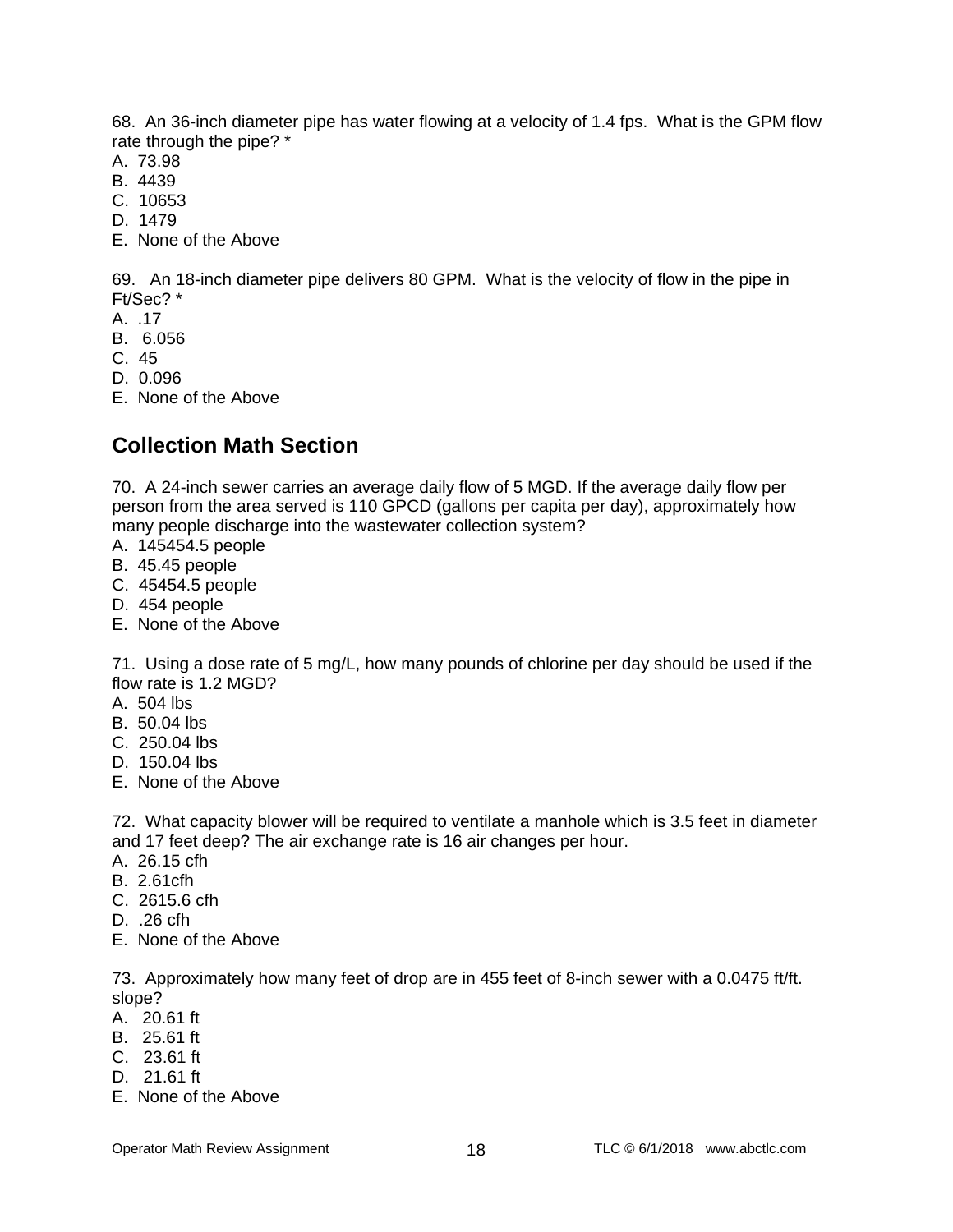74. How much brake horsepower is required to meet the following conditions: 250 gpm, total head = 110 feet? The submersible pump that is being specified is a combined 64% efficient?

- A. 10.85 bhp
- B. 20.85 bhp
- C. 15.85 bhp
- D. 11.85 bhp
- E. None of the Above

75. How wide is a trench at ground surface if a sewer trench is 2 feet wide at the bottom, 10 feet deep, and the sides have been sloped at a 4/5 horizontal to 1 vertical (3/4:1) ratio?

- A. 17.1 ft
- B. 17 ft
- C. 1.7 ft
- D. 171 ft
- E. None of the Above

76. A 24-inch sewer carries an average daily flow of 3 MGD. If the average daily flow per person from the area served is 125 GPCD (gallons per capita per day), approximately how many people discharge into the wastewater collection system? \*

- A. 24,000
- B. 240
- C. 4,200
- D. 3750
- E. None of the Above

77. Using a dose rate of 4 mg/L, how many pounds of chlorine per day should be used if the flow rate is 3.2 MGD? \*

- A. 12.8
- B. 106.75
- C. 95.7
- D. 4
- E. None of the Above

78. What capacity blower will be required to ventilate a manhole which is 3.0 feet in diameter and 18 feet deep? The air exchange rate is 16 air changes per hour. \*

- A. 7
- B. 8
- C. 9
- D. 10
- E. None of the Above

79. Approximately how many feet of drop are in 575 feet of 8-inch sewer with a 0.0375 ft/ft. slope? \*

- A. 15.33
- B. 8
- C. 21.56
- D. 7.35
- E. None of the Above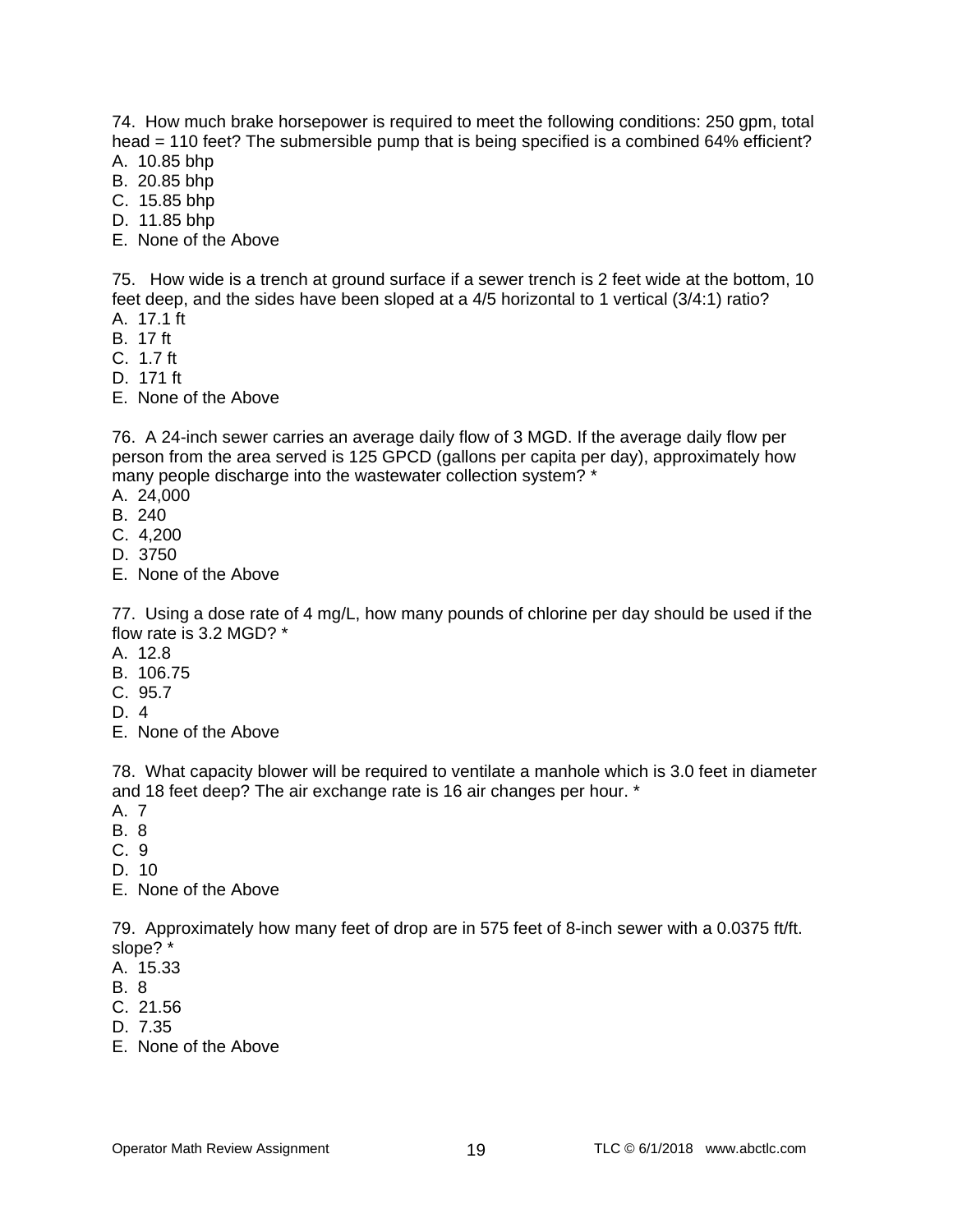80. How wide is a trench at ground surface if a sewer trench is 2 feet wide at the bottom, 12 feet deep, and the sides have been sloped at a 4/5 horizontal to 1 vertical (3/4:1) ratio? \*

- A. 20
- B. 23
- C. 35 D. 21
- 
- E. None of the Above

81. A float arrives in a manhole 550 feet down stream three minutes and thirty seconds from its release point. What is the velocity in ft/sec.?

- A. 2.62 fps
- B. 3.62 fps
- C. 4.62 fps
- D. 5.62 fps
- E. None of the Above

82. A new sewer line plan calls out a 0.6% slope of the line. An elevation reading of 108.8 feet at the manhole discharge and an elevation of 106.2 feet at a distance of 200 feet from the manhole are recorded. What is the existing slope of the line that has been installed?

- A. 13.10 or 13.1%
- B. 1.013 or 10.3%
- C. .13 or 13%
- D. .013 or 1.3%
- E. None of the Above

83. A triangular pile of spoil is 12 feet high and 12 feet wide at the base. The pile is 60' long. If the dump truck hauls 9 cubic yards of dirt, how many truck loads will it take to remove all of the spoil?

- A. 17.7 or 18 trucks
- B. 15.7 or 16 trucks
- C. 16.7 or 17 trucks
- D. 19.7 or 20 trucks
- E. None of the Above

84. A red dye is poured into an upstream manhole connected to a 12 inch sewer. The dye first appears in a manhole 400 feet downstream 3 minutes later. After 3 minutes and 40 seconds the dye disappears. Estimate the flow velocity in feet per second.

- A. 1 fps
- B. 2 fps
- C. 3 fps
- D. 4 fps
- E. None of the Above

85. Calculate the total dosage in pounds of a chemical. Assume the sewer is completely filled with the concentration. Pipe diameter: 18 inches, Pipe length: 420 feet, Dose: 120 mg/L.

- A. 3.55 lbs
- B. 4.55 lbs
- C. 5.55 lbs
- D. 6.55 lbs
- E. None of the Above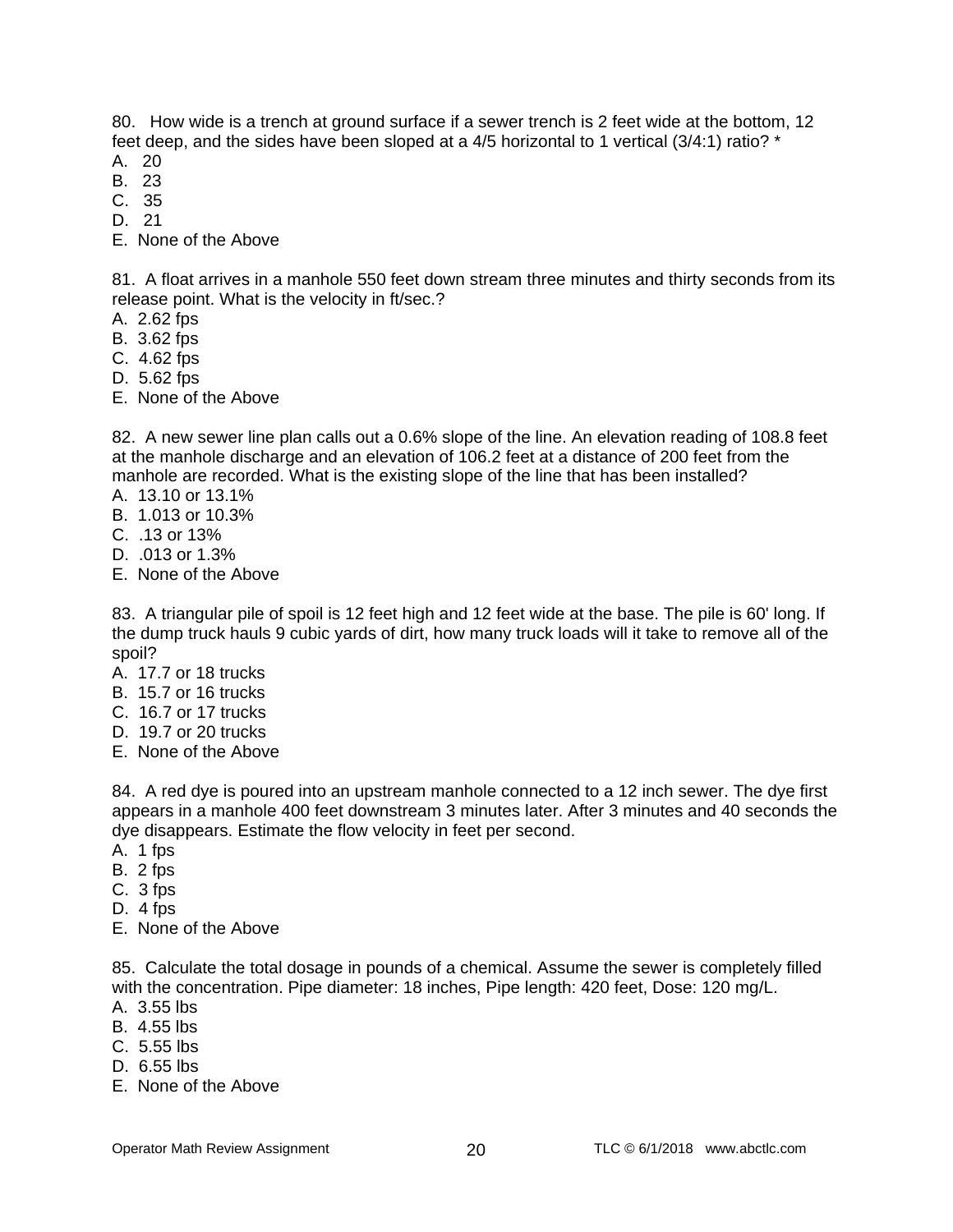86. A float arrives in a manhole 850 feet down stream four minutes and thirty seconds from its release point. What is the velocity in ft/sec.? \*

- A. 314
- B. 3.148
- C. 197.67
- D. 212.5
- E. None of the Above

87. A new sewer line plan calls out a 0.6% slope of the line. An elevation reading of 210.3 feet at the manhole discharge and an elevation of 106.2 feet at a distance of 100 feet from the manhole are recorded. What is the existing slope of the line that has been installed? \*

- A. 0.6
- B. 7.8
- C. 5.5
- D. .56
- E. None of the Above

88. A red dye is poured into an upstream manhole connected to a 12 inch sewer. The dye first appears in a manhole 300 feet downstream 3 minutes later. After 3 minutes and 20 seconds the dye disappears. Estimate the flow velocity in feet per second. \*

- A. 1.071
- B. 2
- C. 5
- D. 20
- E. None of the Above

## **Convert the following:**

89. 87 seconds to minutes:

- A. 1.5 min
- B. 2.5 min
- C. None of the Above

90. 1045 seconds to minutes:

- A. 27.4 min
- B. 17.4 min
- C. None of the Above

91. 24 minutes to seconds:

- A. 1440 sec
- B. 4440 sec
- C. None of the Above
- 92. 15 minutes to seconds:
- A. 900 sec
- B. 1200 sec
- C. None of the Above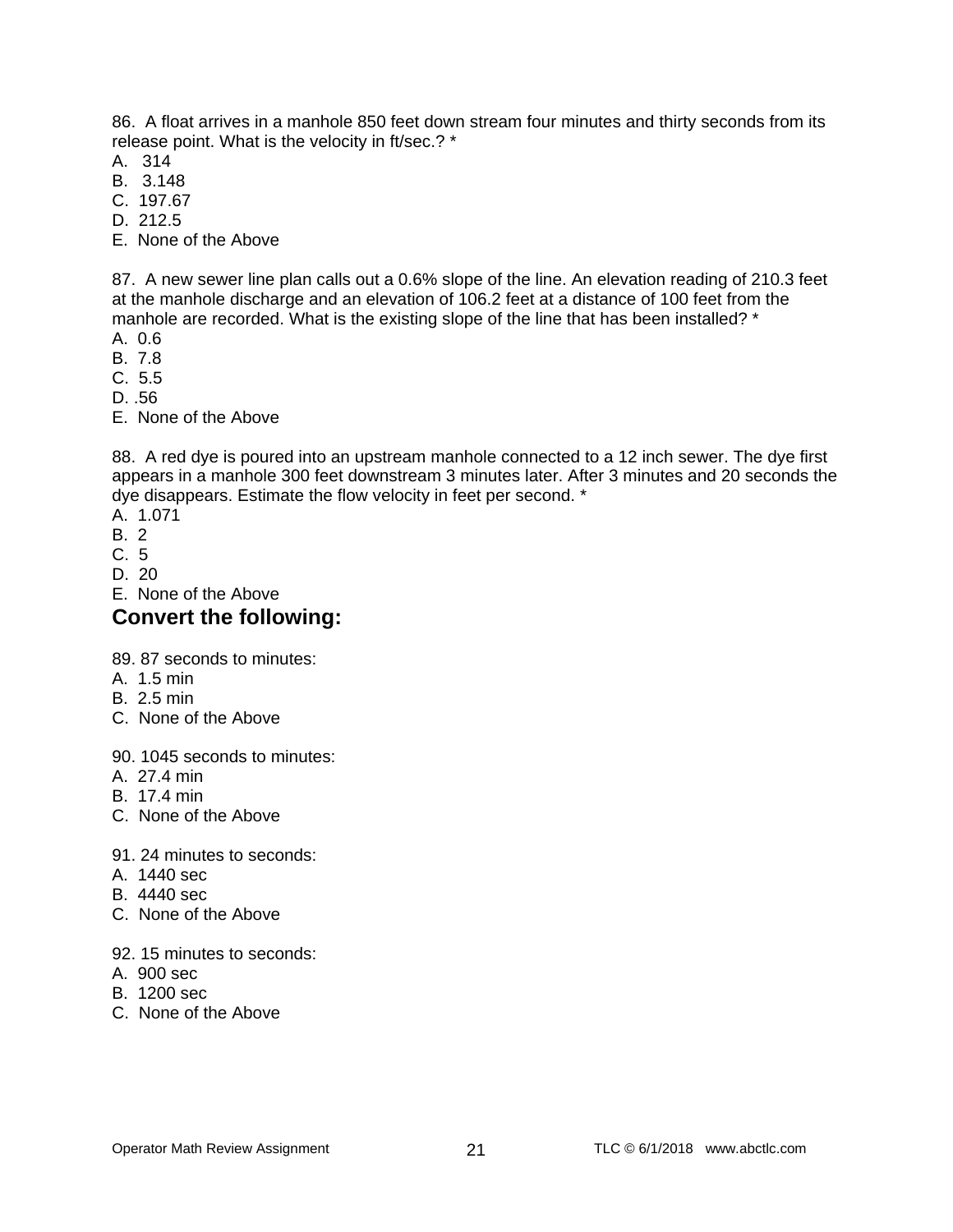- 93. 109 minutes to hours
- A. 2.8 hr
- B. 1.8 hr
- C. None of the Above
- 94. 44 minutes to hours
- A. 0.8 hr
- B. 0.7 hr
- C. None of the Above
- 95. 2.8 hours to minutes
- A. 368 min
- B. 168 min
- C. None of the Above
- 96. 0.5 hours to minutes
- A. 30 min
- B. 15 min
- C. None of the Above

#### 97. 13 hours to days

- A. 1.5 day
- B. 0.4 day
- C. 0.4 day
- D. 0.5 day
- E. None of the Above

#### 98. 45 hours to days

- A. 0.9 day
- B. 1.9 day
- C. 2.9 day
- D. 3.9 day
- E. None of the Above
- 99. 0.5 days to hours
- A. 1.2 hr
- B. 12 hr
- C. 22 hr
- D. 0.2 hr
- E. None of the Above

#### 100. 3 days to hours

- A. 86 hrs
- B. 48 hrs
- C. 36 hrs
- D. 72 hrs
- E. None of the Above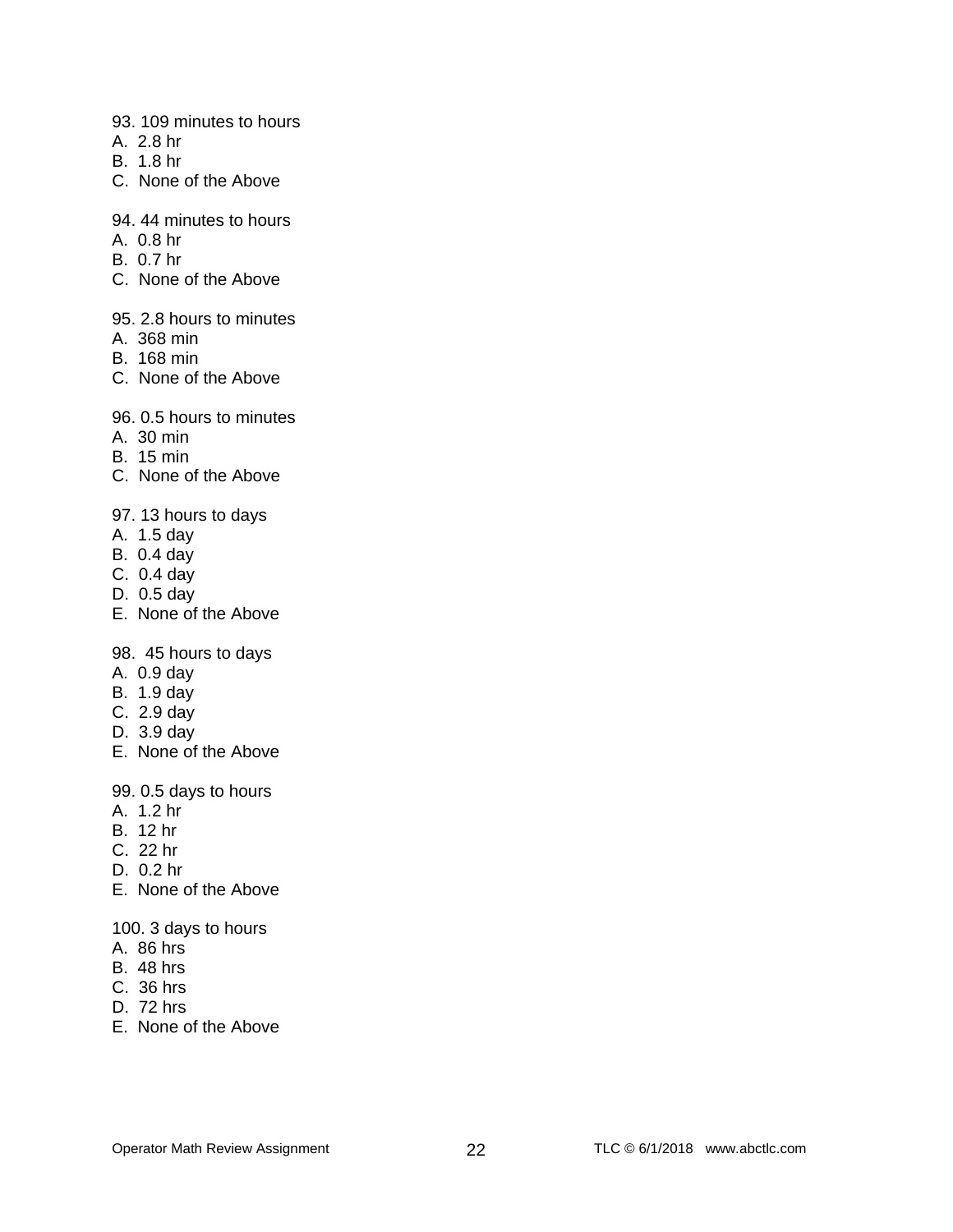101. 2 days to minutes

- A. 880 min
- B. 1880 min
- C. 2880 min
- D. 3880 min
- E. None of the Above

102. 452 min to days

- A. 0.1 day
- B. 0.4 day
- C. 0.3 day
- D. 0.2 day
- E. None of the Above

103. 250 gpm to MGD

- A. 0.6 MGD
- B. 0.2 MGD
- C. 0.9 MGD
- D. 0.4 MGD
- E. None of the Above

104. 600 gpm to MGD

- A. 0.6 MGD
- B. 0.2 MGD
- C. 0.9 MGD
- D. 0.4 MGD
- E. None of the Above

105. 120 gpm to MGD

- A. 0.6 MGD
- B. 0.2 MGD
- C. 0.9 MGD
- D. 0.4 MGD
- E. None of the Above

106. 0.25 MGD to gpm

- A. 174 gpm
- B. 903 gpm
- C. 556 gpm
- D. 83 gpm
- E. None of the Above

#### 107. 1.3 MGD to gpm

- A. 174 gpm
- B. 903 gpm
- C. 556 gpm
- D. 803 gpm
- E. None of the Above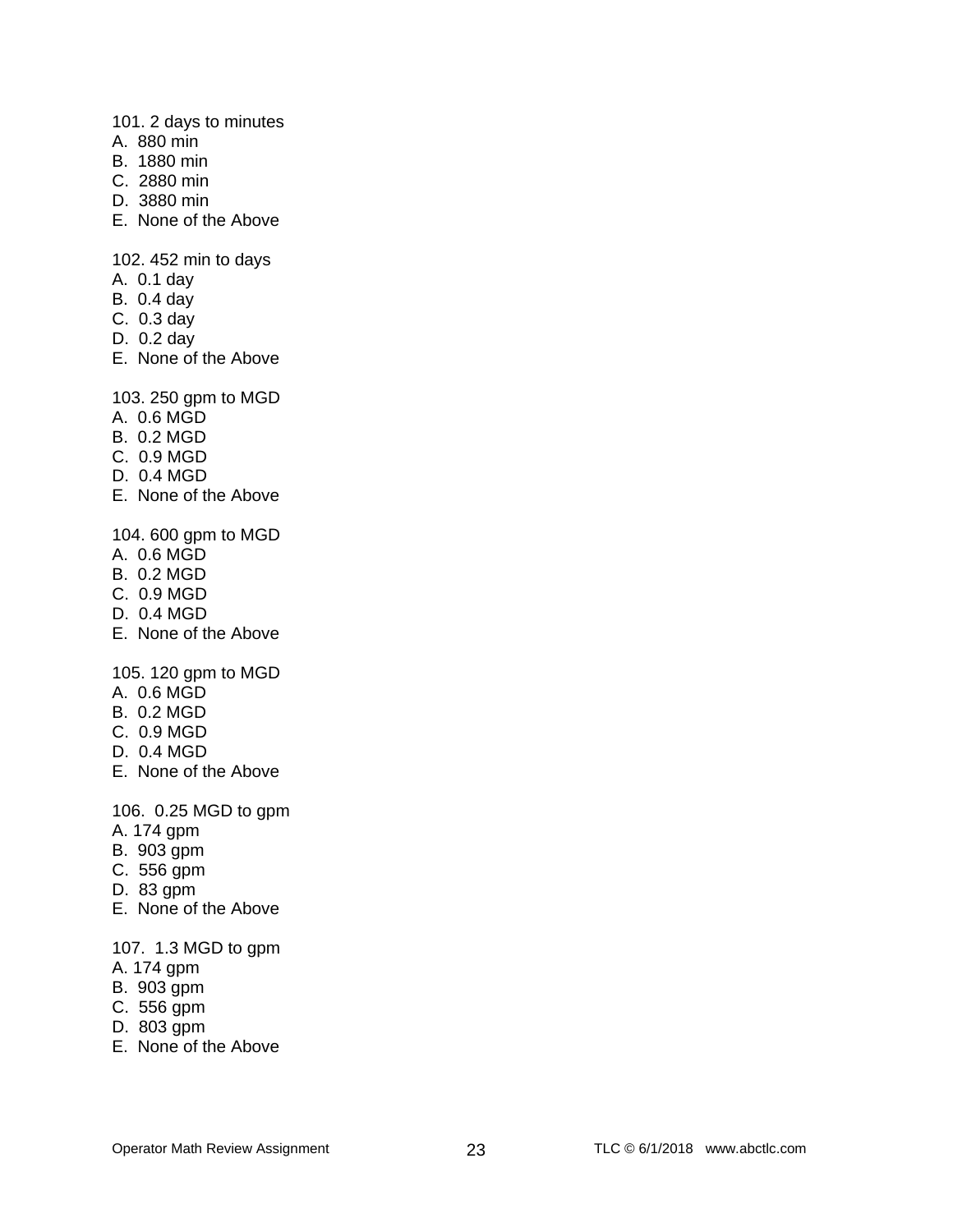108. 0.12 MGD to gpm

- A. 14 gpm
- B. 93 gpm
- C. 56 gpm
- D. 83 gpm
- E. None of the Above

109. 1500 cu.ft. to gal

- A. 1311 cu.ft.
- B. 3,740 gal
- C. 3117 gal
- D. 11,220 gal
- E. None of the Above

110. 5 cu.ft. to gal

- A. 13 cu.ft.
- B. 34 gal
- C. 37 gal
- D. 11 gal
- E. None of the Above

111. 500 cu.ft. to gal

- A. 1300 cu.ft.
- B. 3,740 gal
- C. 3107 gal
- D. 11,220 gal
- E. None of the Above

112. 100 gal to cu.ft.

- A. 16 cu.ft.
- B. 13 cu.ft.
- C. 3334 cu.ft.
- D. 5.5 cu.ft.
- E. None of the Above

113. 2500 gal to cu.ft.

- A. 336 cu.ft.
- B. 313 cu.ft.
- C. 334 cu.ft.
- D. 355 cu.ft.
- E. None of the Above
- 114. 45 gal to cu.ft.
- A. 6 cu.ft.
- B. 13 cu.ft.
- C. 3 cu.ft.
- D. 5 cu.ft.
- E. None of the Above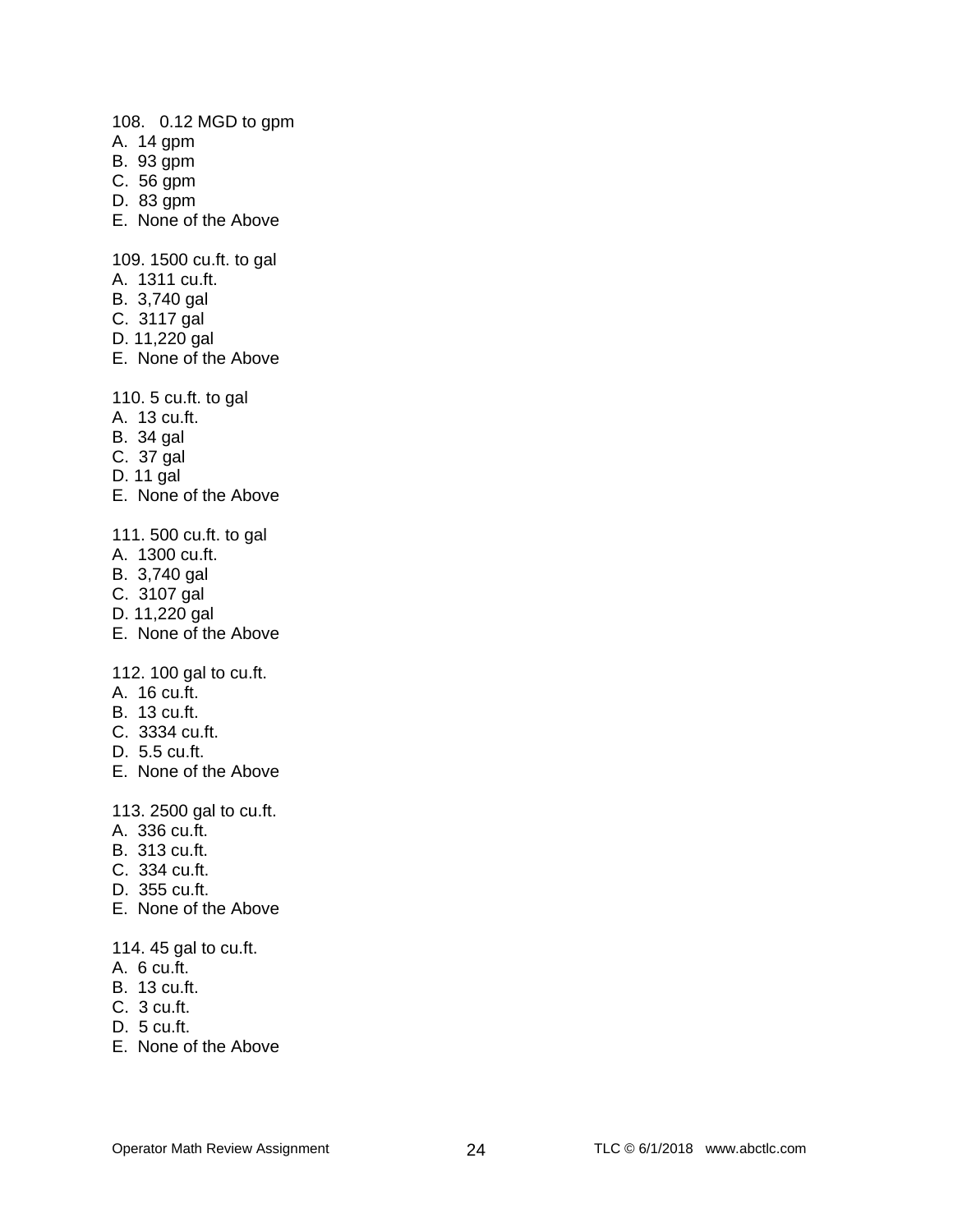#### 115. 2.5 gal to lbs

- A. 21 lbs
- B. 917 lbs
- C. 687 lbs
- D. 167 lbs
- E. None of the Above

116. 20 gal to lbs

- A. 21 lbs
- B. 917 lbs
- C. 687 lbs
- D. 167 lbs
- E. None of the Above

117. 110 gal to lbs

- A. 21 lbs
- B. 917 lbs
- C. 687 lbs
- D. 167 lbs
- E. None of the Above
- 118. 24 lbs to gal
- A. 3 gal
- B. 6 gal
- C. 18 gal
- D. 46 gal
- E. None of the Above

119. 53 lbs to gal

- A. 3 gal
- B. 6 gal
- C. 18 gal
- D. 46 gal
- E. None of the Above

120. 150 lbs to gal

- A. 3 gal
- B. 6 gal
- C. 18 gal
- D. 46 gal
- E. None of the Above
- 121. 20 psi to ft
- A. 46 ft
- B. .433 ft
- C. 173 ft
- D. 231 ft
- E. None of the Above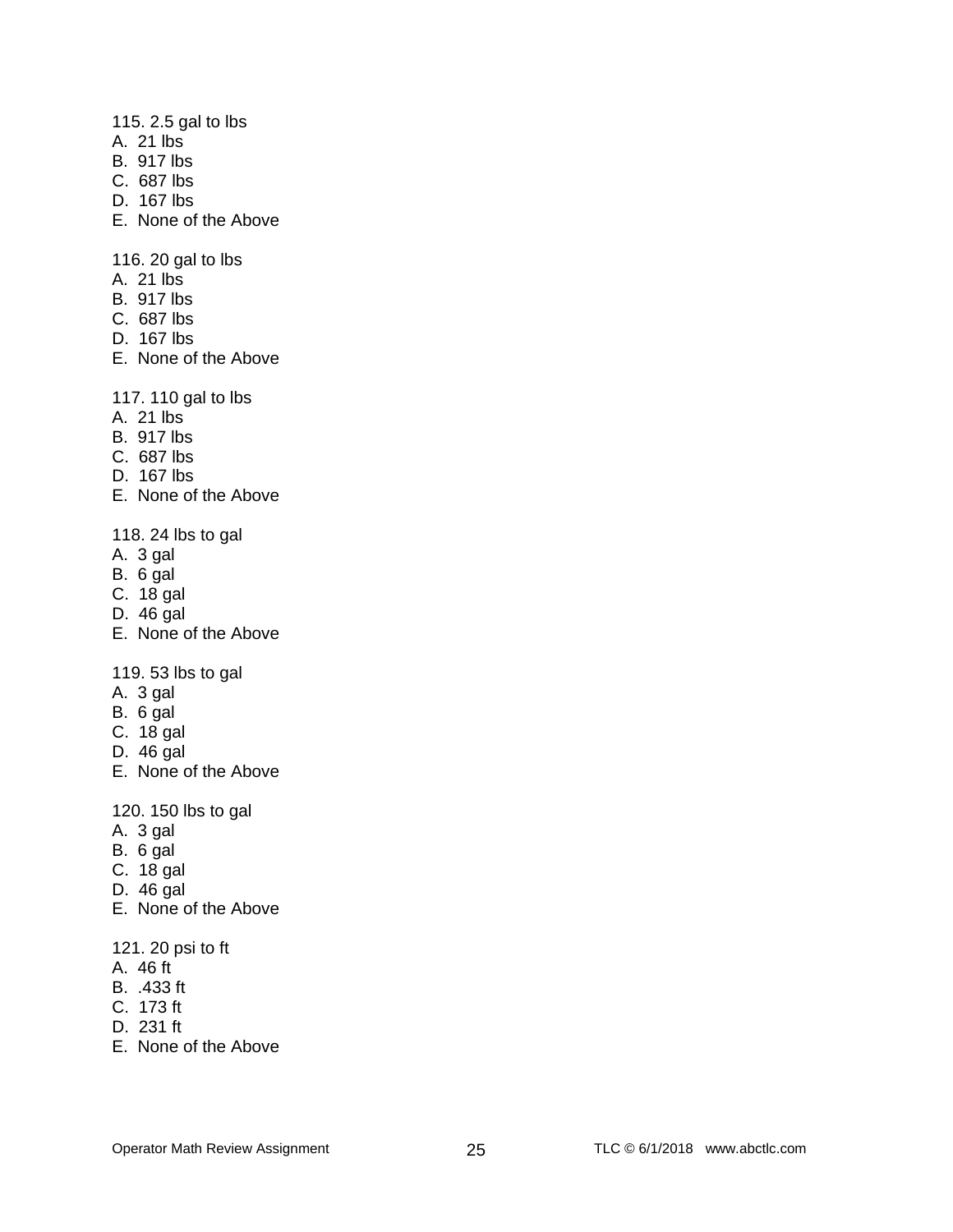122. 100 psi to ft

- A. 23 ft
- B. .433 ft
- C. 173 ft
- D. 231 ft
- E. None of the Above

123. 75 psi to ft

- A. 146 ft
- B. .433 ft
- C. 173 ft
- D. 331 ft
- E. None of the Above

124. 100 ft to psi

- A. 33.4 psi
- B. 216 psi
- C. 22 psi
- D. 43 psi
- E. None of the Above

125. 50 ft to psi

- A. 33.4 psi
- B. 21 psi
- C. 22 psi
- D. 23 psi
- E. None of the Above

126. 500 ft to psi

- A. 233.4 psi
- B. 216 psi
- C. 222 psi
- D. 243 psi
- E. None of the Above

127. 90 cu.ft. to lbs

- A. 5614 lbs
- B. 6732 lbs
- C. 750.60
- D. 3354 lbs
- E. None of the Above

128. 150 lbs to cu.ft.

- A. 17.98
- B. 2
- C. 32
- D. 200
- E. None of the Above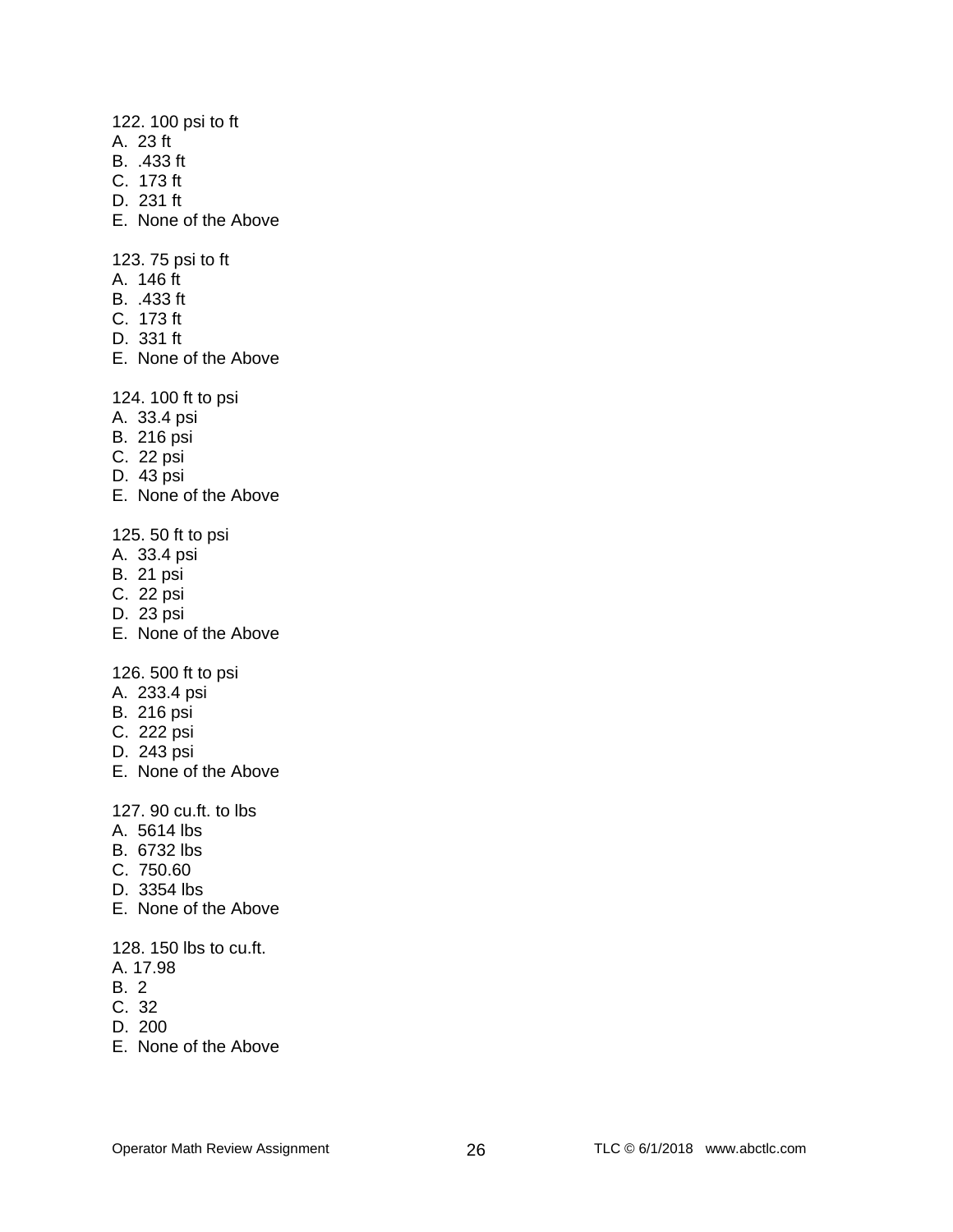129. What is the area of a filter that is 8 ft by 12 ft?

- A. 100 ft
- B. 2,000 ft
- C. 96 sq. ft
- D. 7,850 sq.ft.
- E. None of the Above

130. What is the area of a clearwell that has a width of 25 ft and a length of 80 ft?

- A. 200 ft
- B. 2,000 sq. ft
- C. 26 ft
- D. 2,850 sq.ft.
- E. None of the Above

#### 131. What is the area of the tank that is 10 ft long and 10 ft wide?

- A. 100 sq. ft
- B. 1,000 sq. ft
- C. 16 ft
- D. 1,850 sq.ft.
- E. None of the Above

132. A tank has a diameter of 100 ft. What is the area?

- A. 7800 sq.ft.
- B. 7,000 sq.ft.
- C. 796 sq.ft.
- D. 7,850 sq.ft.
- E. None of the Above

133. What is the area of a clarifier with a diameter of 30 feet?

- A. 1,256 sq.ft.
- B. 62.8 ft
- C. 94.2 ft
- D. 176,625 sq.ft.
- E. None of the Above

134. What is the area of a tank with a radius of 20 ft?

- A. 1,256 sq.ft.
- B. 162.8 ft
- C. 1 94.2 ft
- D. 176,625 sq.ft.
- E. None of the Above

135. What is the circumference of a circle if the diameter is 20 ft?

- A. 256 ft
- B. 62.8 ft
- C. 94.2 ft
- D. 175 ft
- E. None of the Above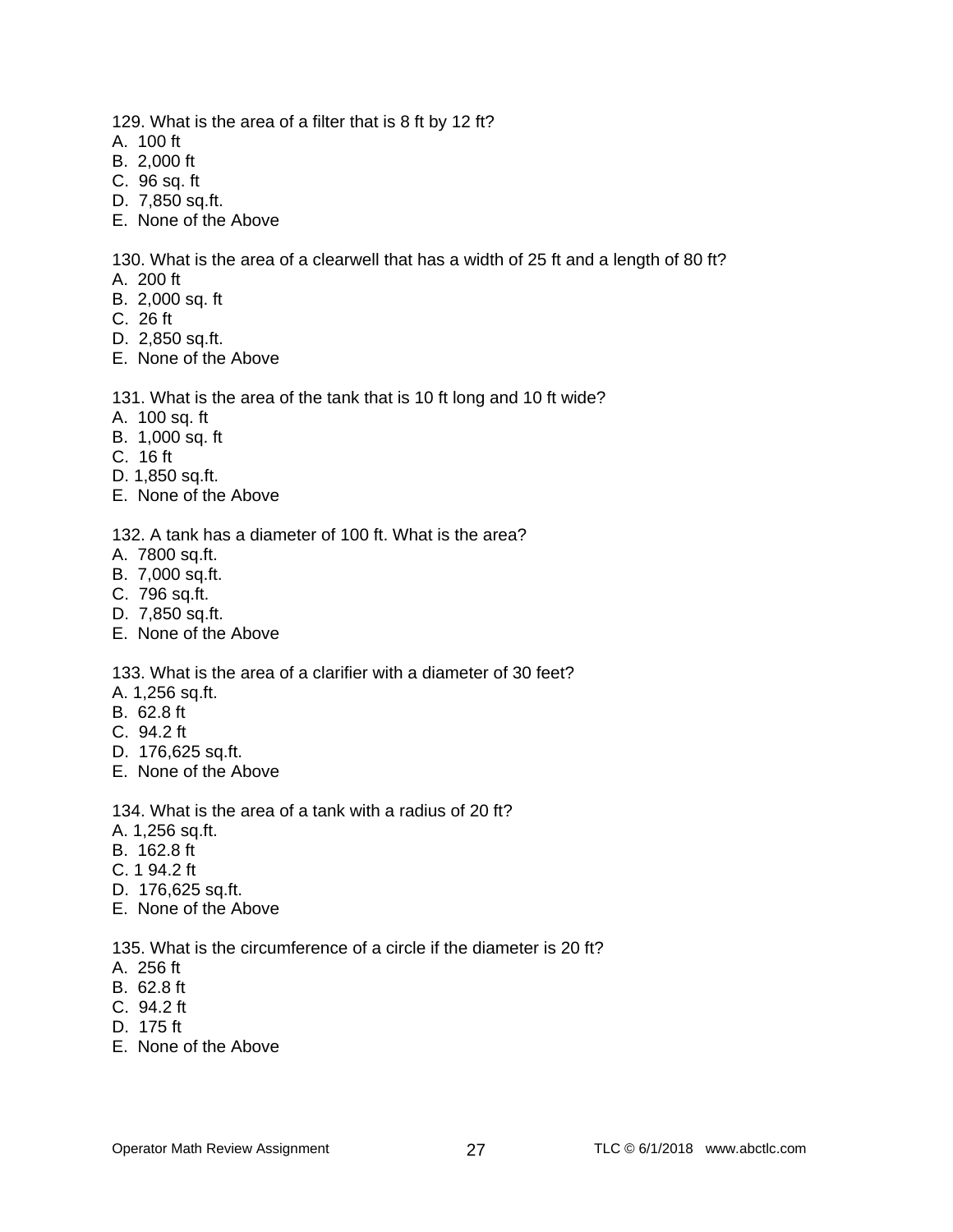136. What is the circumference of a circle if the radius is 15 ft?

- A. 1,256 ft
- B. 62.8 ft
- C. 94.2 ft
- D. 176,625 ft
- E. None of the Above

#### 137. What is area of a clarifier that is 15 ft across?

- A. 76,625 sq.ft.
- B. 176.625 sq.ft.
- C. 276,625 sq.ft.
- D. 1,176,625 sq.ft.
- E. None of the Above

138. What is the area of a pipe in feet that has a 12-inch diameter?

- A. .485 sq.ft.
- B. .585 sq.ft.
- C. .685 sq.ft.
- D. .785 sq.ft.
- E. None of the Above

139. A tank is 10 ft long, 10 ft wide, with a depth of 5 ft. What is the volume of the tank? A. 300 cu.ft.

- B. 400 cu.ft.
- C. 500 cu.ft.
- D. 600 cu.ft.
- E. None of the Above

140. What is the volume of a sedimentation basin that is 12 ft long, 6 ft wide and 10 ft deep?

- A. 520 cu.ft.
- B. 620 cu.ft.
- C. 720 cu.ft.
- D. 820 cu.ft.
- E. None of the Above

141. What is the capacity of a tank in gallons with the following dimensions, 12 ft by 10 ft by 8 ft?

- A. 560 cu.ft.
- B. 760 cu.ft.
- C. 1960 cu.ft.
- D. 960 cu.ft.
- E. None of the Above

142. A tank is 25 ft wide, 75 feet long and has a water depth of 10 ft. How many gallons of water are in the tank?

- A. 140,250 gal
- B. 40,250 gal
- C. 1,140,250 gal
- D. .40250 gal
- E. None of the Above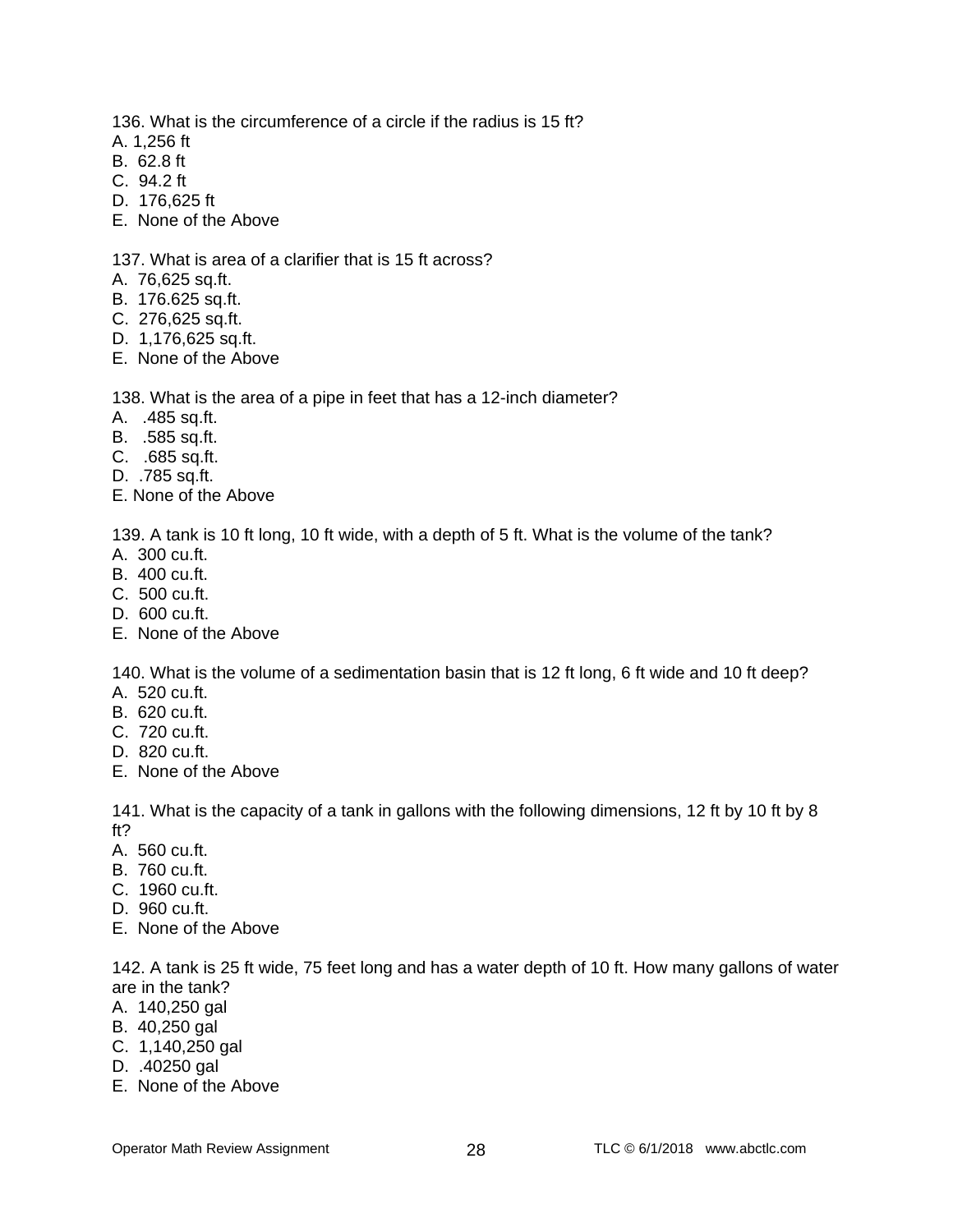143. A clarifier has a diameter of 50 ft. If the depth of the water is 15 ft, what is the volume?

- A. 1,29,438 cu.ft.
- B. 29,438 cu.ft.
- C. .29,438 cu.ft.
- D. 59,438 cu.ft.
- E. None of the Above

144. What is the volume of a piece of pipe that is 2000 ft long and has a diameter of 18 inches?

- A. 1,533 cu.ft.
- B. 3,533 cu.ft.
- C. 2,533 cu.ft.
- D. 4,533 cu.ft.
- E. None of the Above

145. What is the perimeter of a water plant with the following dimensions: 100 ft, 250 ft, 300 ft, 500 ft, and 220 ft?

- A. 137 ft
- B. .370 ft
- C. 1,370 ft
- D. 10,370 ft
- E. None of the Above

146. Your system has just installed 2,000 feet of 8" line. How many gallons of water will it take to fill this line?

- A. 3,272 gal
- B. 4,272 gal
- C. 5,219 gal
- D. 6,272 gal
- E. None of the Above

147. Your finished water storage tank is 35' in diameter and 65' high. With no water entering it the level dropped 4' in 5 hours. How many gallons of water were used in this period?

- A. 28 gal
- B. 28,772 gal
- C. 287 gal
- D. 2877 gal
- E. None of the Above

148. If a clarifier has a diameter of 68 feet, and a height of 86 feet, what is the surface area of the water within the clarifier?

- A. 3,630 sq.ft.
- B. 363 sq.ft.
- C. 3.6 sq.ft.
- D. 300,630 sq.ft.
- E. None of the Above